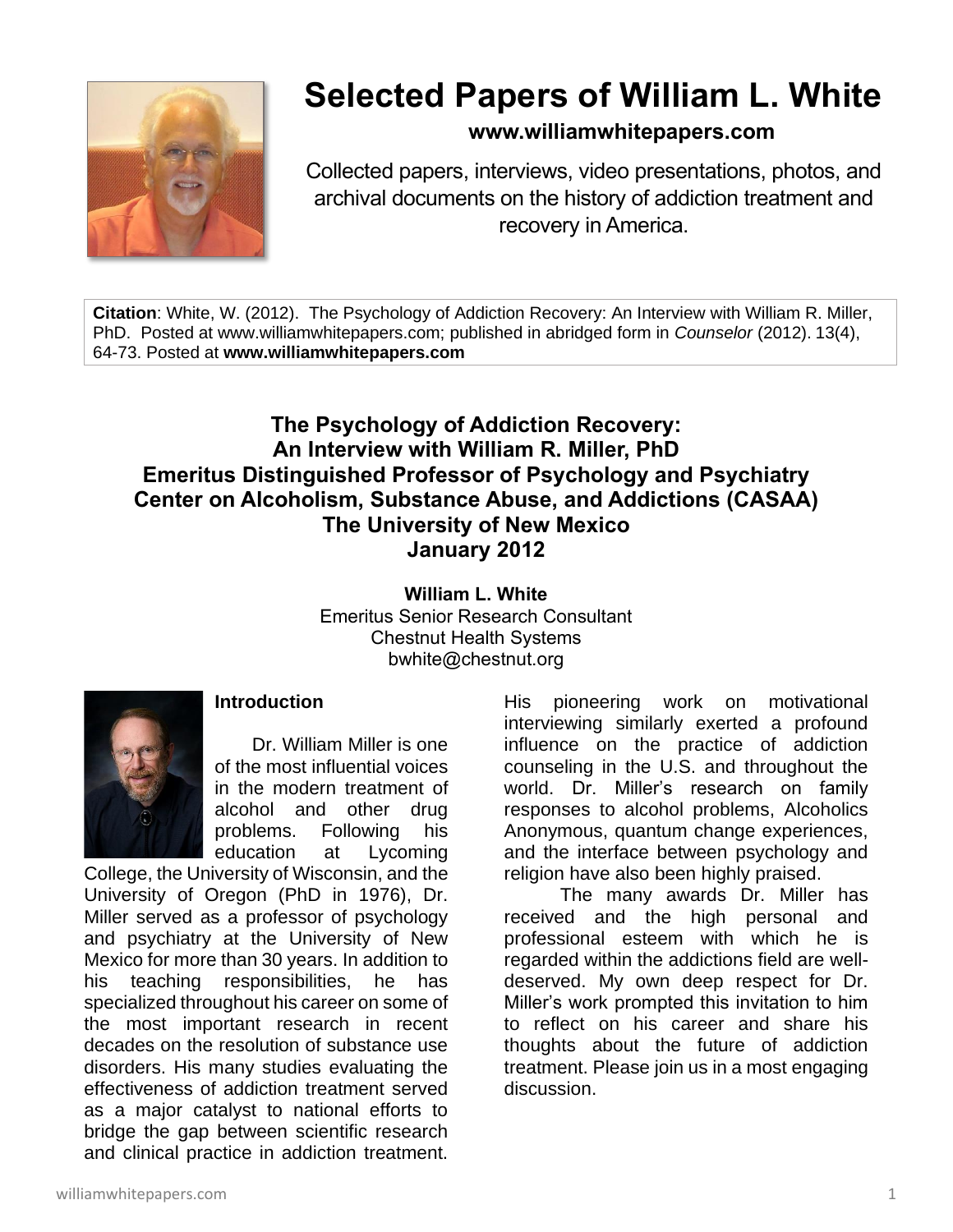# **Early Career**

**Bill White:** Your undergraduate and graduate work in psychology spanned the mid-1960s to the mid-1970s. How would you characterize the depth of training related to alcohol and other drug problems and attitudes toward such problems in departments of psychology during that era?

**Bill Miller:** In psychology, such training was non-existent at most universities at that time. There were no courses offered, and I don't remember substance use disorders even being addressed in the mainstream courses. I didn't get a negative impression either – they were just absent. It was as though this was a problem for specialists or other professions.

*Bill White:* You became involved in the study of alcohol problems at a time few psychologists were specializing in this area. How did you come to develop this central focus of your career?

williamwhitepapers.com 2008 and 2008 and 2008 and 2008 and 2008 and 2008 and 2008 and 2008 and 2008 and 2008 and 2008 and 2008 and 2008 and 2008 and 2008 and 2008 and 2008 and 2008 and 2008 and 2008 and 2008 and 2008 and 2 *Bill Miller:* For a summer internship in 1973, I worked at the Veterans Administration Hospital in Milwaukee, Wisconsin. Jim Hart, the director of training there, gave me free rein to look around the hospital and decide where I would like to work and learn. The inpatient alcoholism unit there was run by Bob [Robert G.] Hall, at a time when it was unusual for psychologists to be in charge of such programs. Bob asked me what I knew about alcoholism, and I told him "Nothing." "Well," he said, "this is the second most common diagnosis you will see throughout your career. Come work with us." And I did. I read voraciously, learned about the behavioral work of people like Alan Marlatt and Mark and Linda Sobell, but most of all, I talked with the patients. Since I knew nothing about alcoholism, I put on my best Carl Rogers listening hat, and they taught me. We talked about how they had reached the spot they were in, what they were experiencing, and what they hoped and planned for the road ahead. I enjoyed talking with them, and always have liked working

with people struggling with alcohol/drug problems. It was like an instant chemistry.

> *Bill White:* How would you characterize the state of addiction treatment when you entered the field?

*Bill Miller:* It was pretty dismal. The state of the art was lecturing and confronting people, as if they didn't know themselves and were incapable of perceiving reality. I read clinical descriptions of people with alcoholism as pathological liars, difficult, denying, resistive, and rife with stubborn immature defenses. I thought that alcoholics in Milwaukee must be unusual because those weren't at all the people I had talked with. It was common practice in the field at that time to get in people's faces and yell at them. There was "attack therapy" where a patient would be placed in the middle of a circle while everyone around them screamed invectives at them. Someone who broke a program rule might be required to wear a toilet seat around his neck for a day or two. That wasn't happening at the Milwaukee VA, but it was common. You still run into this kind of thing occasionally, but at the time, it was not only common but regarded as "the only language they can understand." Practices that would clearly constitute malpractice in the treatment of virtually anything else in the DSM were regarded to be good and therapeutic for alcoholics. It was unbelievable.

#### **Evaluating the Effectiveness of Addiction Treatment**

*Bill White:* You spent much of your early career and considerable time since evaluating the effectiveness of addiction treatment. What are the major conclusions you have drawn from this work?

*Bill Miller:* That substance use is behavior, subject to the same learning, environmental, social, and cultural influences as any other behavior. Drugs also have pharmacological effects, of course, but even severely dependent people change or suspend their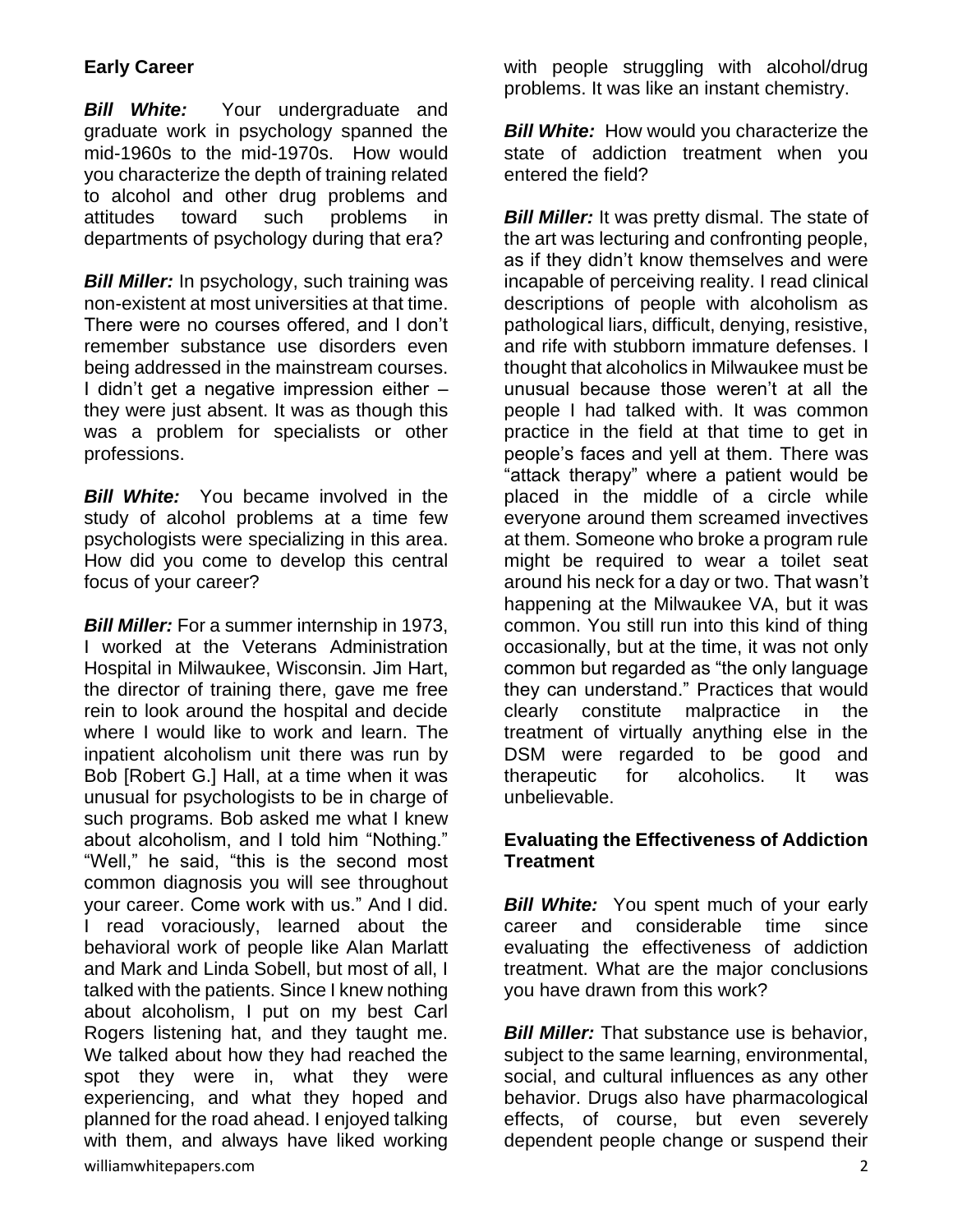use in response to what's happening around them. Drug use is a choice. We certainly treat it as such within the legal system; intoxication usually exacerbates rather than mitigates an offense. With all the windowdressing of a "disease model," people still ultimately decide for themselves to continue or to abstain. "One day at a time" is a decision. My colleague Frank Logan, the distinguished learning theorist who himself suffered from alcoholism, said that one doesn't need anything more than an animal model to understand how human beings become addicted, but there is no animal model for the kind of recovery that one sees in AA. That requires the frontal cortex.

**Bill White:** You were among the first scientists to do a comparative analysis of outcomes between inpatient and outpatient addiction treatment. How would you characterize the field's response to these findings?

**Bill Miller:** It varied from, "Of course, we knew that all along" from people who did outpatient treatment, to outrage and denial from people invested in inpatient treatment. Residential treatment was a huge for-profit business in the 1970s and '80s, and commercials implied that it was the only possible way to recover, but the emperor never did have clothes. There never was evidence that residential treatment is more effective than receiving good outpatient treatment at home in the community where ultimately you will live your recovery. In Albuquerque, we were forced by funding cuts during the Reagan administration to close either our public inpatient program, which served a few hundred people a year, or our public outpatient program that treated thousands per year. From a "greatest good for the greatest number" perspective, the choice was easy, but we were concerned about our more severely dependent patients. In fact, we found that we could safely detoxify almost all of our patients on an ambulatory basis. We only hospitalized them when there was some other reason that

would in itself warrant it – medical fragility, suicidality, and so forth.

*Bill White:* Project MATCH was historic in its scope and methodological rigor. What do you think are the most important lessons learned from this project?

**Bill Miller:** Humility. We had some of the best and brightest of the nation's clinicianscientists in the alcoholism field. We made our best guess predictions about what kinds of people would do best in which types of treatment, and most of our guesses were wrong. All three treatments also yielded similar results, even though there were expectations that cognitive-behavior therapy in particular would be superior. A shorter treatment (motivational enhancement therapy) was as effective overall as two longer treatments (4 versus 12 sessions). It put a dent in the professional *hubris* that "We know what is best for you." People, including those with alcohol/drug problems, have wisdom about themselves.

*Bill White:* There has been considerable interest in the role medications can play in recovery from alcohol and other drug problems. What conclusions have you drawn about this potential role?

*Bill Miller:* The clearest area of benefit is with opioid addiction. Methadone was a breakthrough, and it is abundantly clear that heroin-dependent people fare far better when they are on methadone than when they are not. Buprenorphine was another step forward. These maintenance medications, which essentially substitute a more benign opioid for heroin, have been a mainstay so far in managing opioid addiction. With alcohol and other drug problems, the contribution of medication is more modest. Nicotine substitution is an effective aid in quitting smoking, but best when used in combination with other supports. Naltrexone exerts a small effect size in helping people reduce problematic drinking. The good news in addiction treatment is that we now have a menu of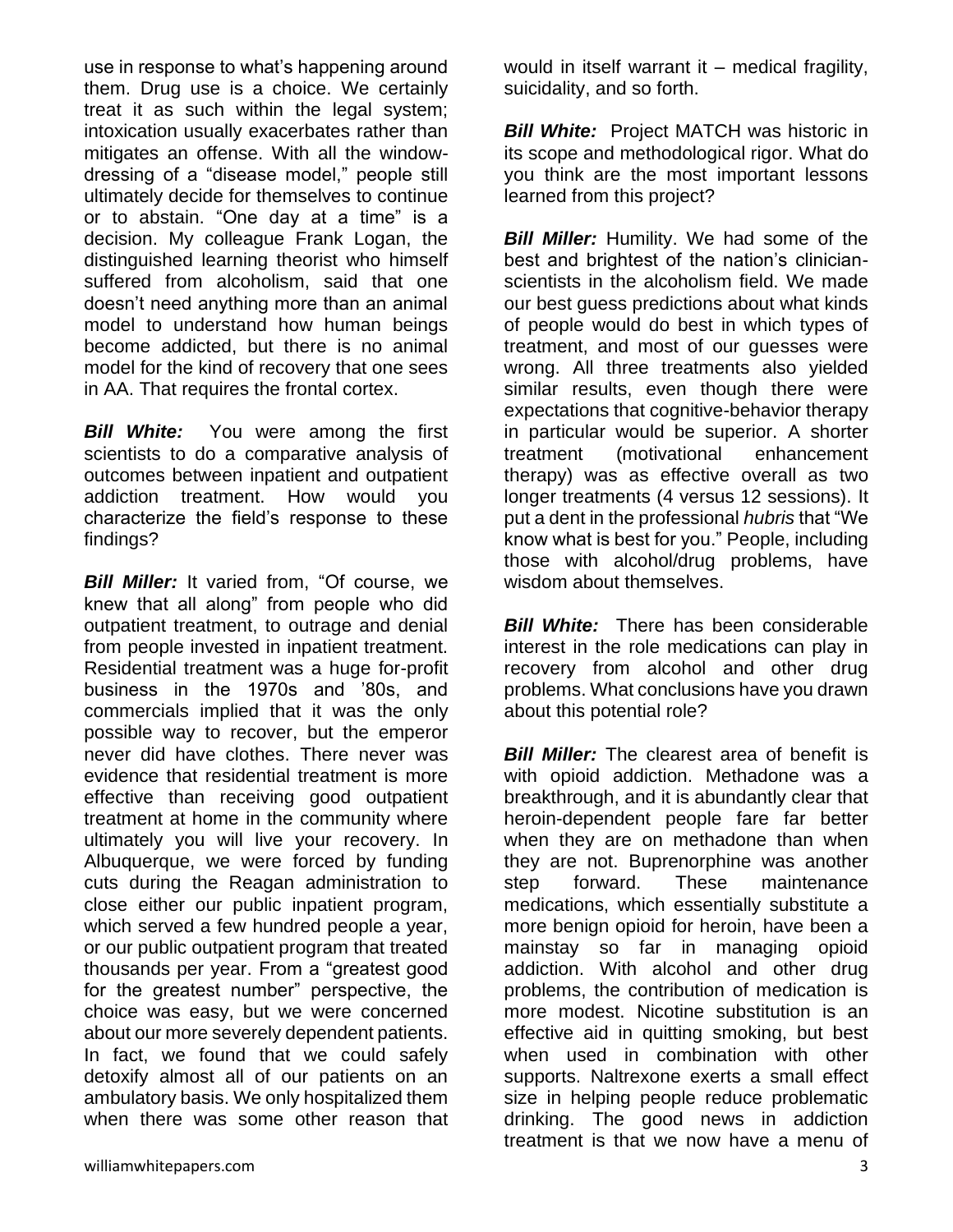evidence-based alternatives to try. If one thing is not working, try something else, or a combination of approaches.

**Bill White:** You have tried to communicate to the field the methods of treatment that lack scientific support. What are some of the methods you include in this category?

*Bill Miller: Confrontational approaches*. There is not a single positive clinical trial of confrontational treatment. All of the evidence points to no effect or harmful effect. *Educational films and lectures*. Alcohol/drug problems don't seem to be a knowledge deficit. The overwhelming weight of clinical trial evidence is that lecturing people who have already developed problems is a waste of time. *Insight psychotherapy*. Psychoanalysts long ago decided that alcoholics weren't good candidates for analysis, and that's how the clinical trial evidence looks. It's not helpful to go searching for the psychohistorical causes of alcohol/drug problems. And an incredible array of inane, even cruel, treatments have been used for substance use disorders, things that would be unthinkable for other DSM disorders. Most of these have been justified on the assumption that people with addictions are somehow different from normal people and need unusual treatment.

**Bill White:** I think one of your research interests that will be of great interest to our readers is the relationship between therapeutic empathy and treatment outcomes. Could you highlight the results of these studies?

williamwhitepapers.com 4 **Bill Miller:** First, let me say what I mean by "empathy." I don't mean a personality trait. I don't mean having had similar experience. It is very clear that a personal history of recovery from addiction doesn't in itself make you a more or a less effective counselor. We don't apply that standard in any other DSM condition. Trying to treat others too early in one's own recovery can be dicey, but beyond that, the counselor's recovery status just doesn't affect treatment

outcomes. What I mean by empathy is the therapeutic skill described by Carl Rogers, the ability to listen well to people, understand what they mean, and reflect it back to them in a way that helps them keep exploring. It is the opposite of an expert model, that "I'm going to fix you." It is a respectful, hopeful, engaged kind of listening that brings out the best in people. It's not an easy skill. People who are good at it make it look easy, but it takes time to master. *That* kind of empathy is the strongest known predictor of effectiveness in treating addictions, far more than years of experience or education, personality variables, or recovery status. In the first study [Miller, Taylor, & West, 1980] in which we systematically measured empathy, I was astounded by what we found. We could predict from counselors' empathic skill level alone how much their clients would be drinking up to two years later. The more empathic the counselor, the better their clients' outcomes, and this was with clients randomly assigned to counselors. This effect was far larger than the differences between various kinds of treatment. Steve Valle [1981] found the same thing.

*Bill White:* One of the sacred cows you have challenged is the belief in the need for confrontation in addiction counseling. Could you summarize the studies that led to your opposition to such techniques?

**Bill Miller:** In simplest form, the more you confront, the more you evoke client defensiveness and resistance, which in turn predicts lack of change. Both correlational and experimental studies have shown clearly that more confrontational counseling yields greater resistance, and that's not only true in addiction treatment. Jerry (Gerald R.) Patterson showed the same thing in family therapy in the 1980s. In one of our own studies [Miller, Benefield, & Tonigan, 1993], we could predict the amount that clients would be drinking from a single therapist behavior: the more the counselor confronted, the more the client drank. And as I mentioned before, controlled clinical trials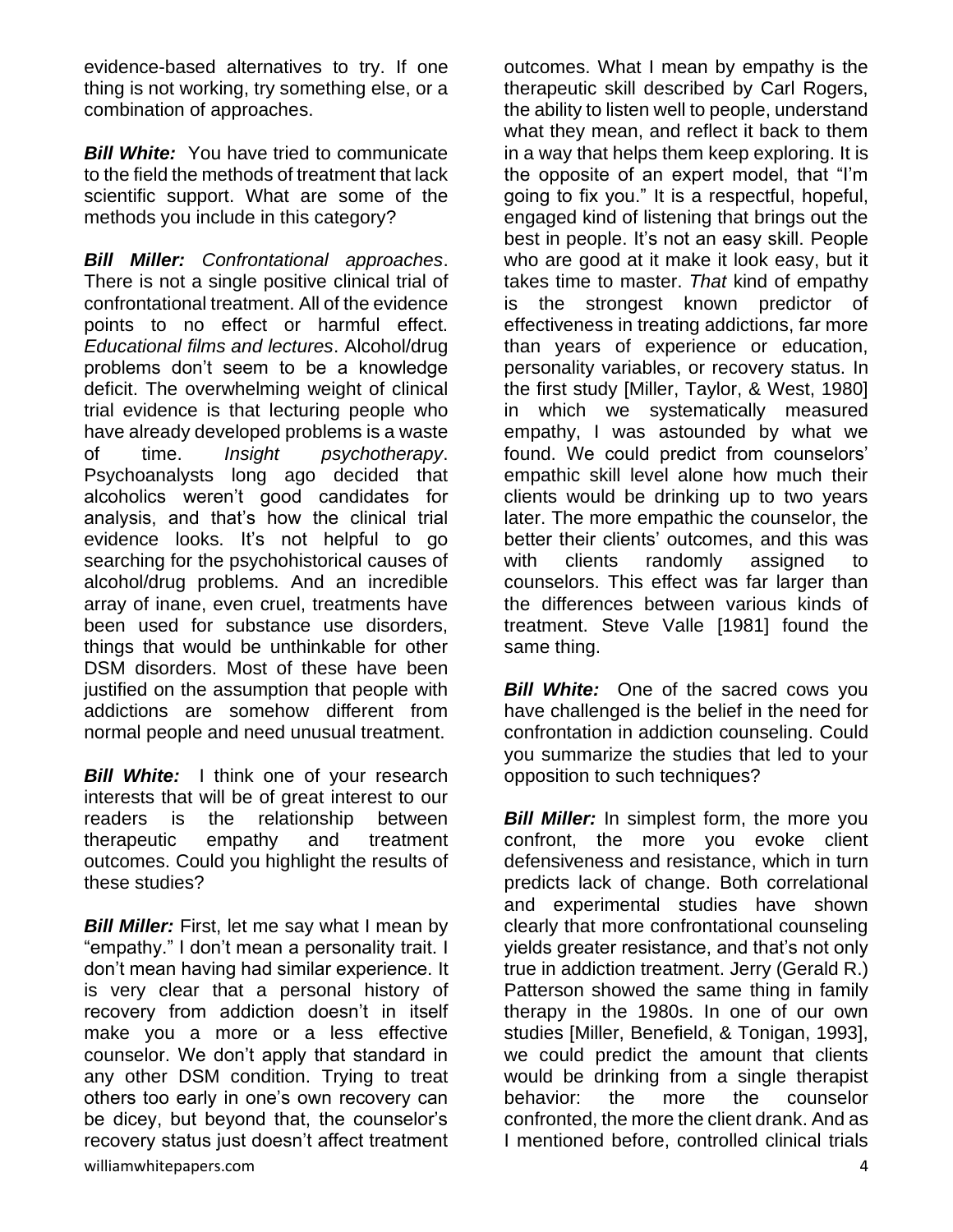of confrontational approaches are overwhelmingly negative.

## **Evaluating Alcoholics Anonymous**

*Bill White:* Your work has included studies evaluating the influence of Alcoholics Anonymous on recovery outcomes. What have you concluded from these studies?

**Bill Miller:** It's hard to do true experiments with AA because it is freely available to anyone, but the correlational evidence is rather consistent. People who not only attend but get involved in AA are more likely to stay sober. In a way, it parallels the research on methadone and heroin use: people in AA generally fare better. It's a prospective finding: AA involvement at Time 1 predicts sobriety at Time 2, whereas the reverse is not necessarily true – Sobriety at Time 1 doesn't "cause" AA involvement at Time 2. There is a common belief that people who discontinue attending AA are doomed to relapse, but our research says that isn't necessarily so. Some people seem to internalize the 12-Step program and continue to live it even if they are not attending meetings regularly.

*Bill White:* In a seminal 1994 article published in the *Journal of Studies on Alcohol*, you and Ernie Kurtz outlined several public and professional misconceptions of AA. To what extent do these misconceptions continue today?

williamwhitepapers.com 5 *Bill Miller:* I think it is still the case that people mix up AA with all kinds of things that were not part of Bill W.'s wisdom: confrontation, the disease model as invented by the treatment industry, denial, and an anti-scientific attitude. Original AA was very open to all kinds of "causes" of alcoholism and did not endorse any particular etiology. It was not about theory, it was about helping alcoholics. As I read Bill W.'s "Working with Others," it sounds to me a great deal like motivational interviewing – a patient, loving, accepting attitude not at all like in-your-face confrontation. Bill W. encouraged AA

members to be involved in research and was open to whatever might be helpful to alcoholics. What was allegedly "12-step treatment" turned into something entirely different.

*Bill White:* There have been numerous secular and explicitly religious mutual aid alternatives to AA that have developed over the past 35 years. Do you see these as positive developments in the history of responses to alcohol and other drug problems?

**Bill Miller:** Mostly, it's too early to say. We know a lot from research about AA, but very little about other mutual aid groups. When I was directing our public addiction treatment program here, we were open to trying new things, but only if we were also collecting outcome data that would tell us what was happening. It is easy to convince ourselves of our own beliefs. Innovation should be encouraged in addiction treatment, but not in the absence of data as a check and balance on our natural biases that we're doing a good job.

## **Sustained Meditation on Motivation**

*Bill White:* If there is a central theme in your career, it may well be the subject of how people with AOD problems initiate and sustain resolutions of those problems. What lessons have you learned about the role of motivation in addiction treatment and recovery that would be most important to front line addiction counselors?

*Bill Miller: Recovery is all about motivation.* So is addiction. When you're trying to help someone let go of a drug, you are competing with a powerful and long-practiced reinforcer. People change when they see an alternative that is better. Just quitting is a small part of recovery, and in a way, the easy part. Many people, as Mark Twain quipped, have done it dozens of times. Depending on the drug and level of dependence, the detox process can be tough, but the really challenging part comes after that. You have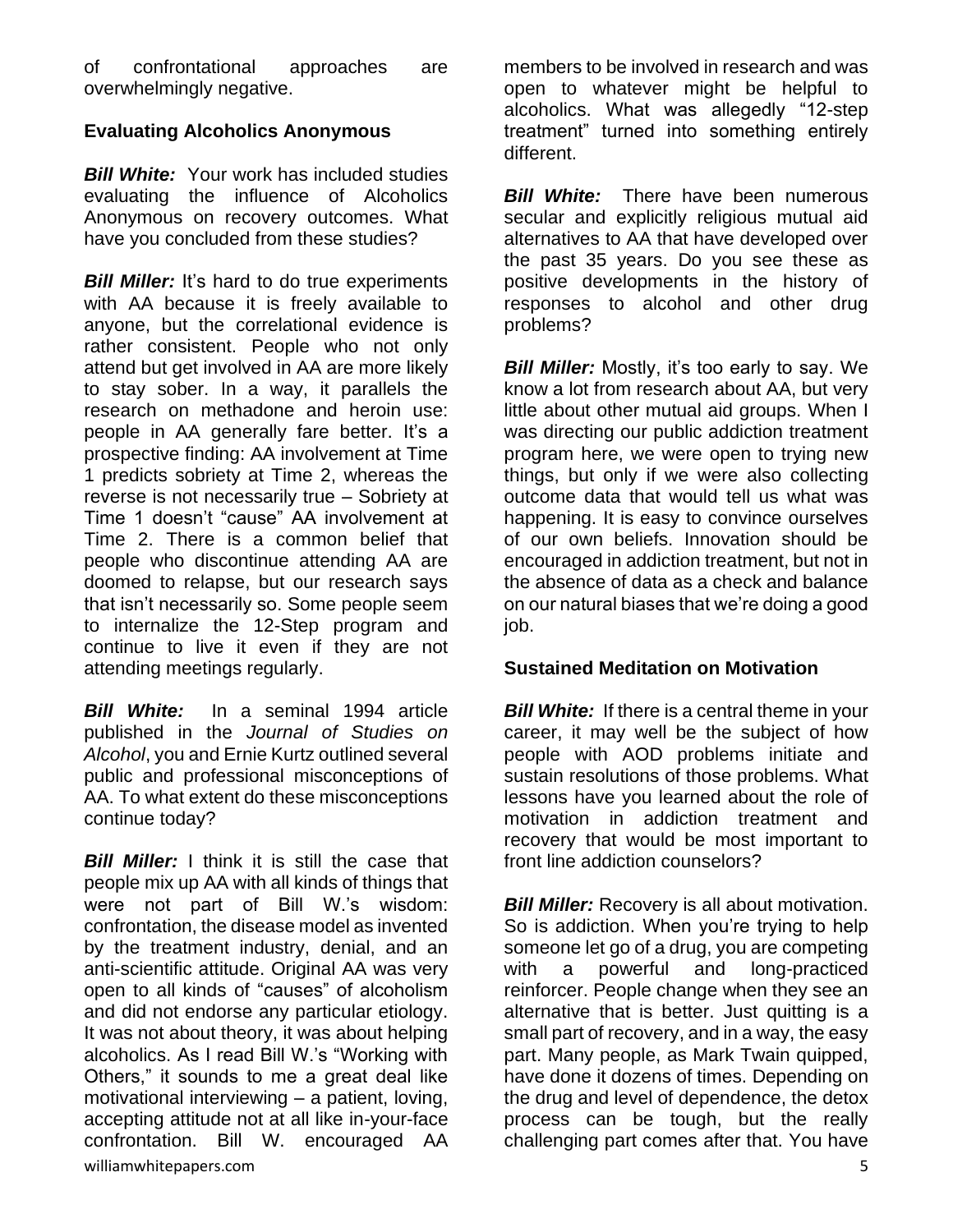to decide that you will do it  $-$  not necessarily that you want to, but that you will. That insight was encapsulated in the belief (incorrect, in retrospect) that people with addictions have to "hit bottom" and suffer enough before they can get better. With that belief, we once told patients, "Go away and come back when you're motivated" – again something we'd be unlikely to do in treating depression, schizophrenia, diabetes, or heart disease. It's not that people need to suffer severely; it's that they need to decide. That's what we developed motivational interviewing to help with.

*Bill White:* Could you share the story of how you came to develop motivational interviewing?

**Bill Miller:** It was completely unplanned and unanticipated. I was working at an alcoholism clinic in Norway and lecturing on cognitive-behavioral treatment methods. During my stay, I met every second week or so with a group of bright young psychologists who were working there, many of them recently graduated. They would role-play clients they were seeing who posed challenges for them, and I demonstrated how I might respond. As I did so, they stopped me frequently to ask what I was thinking, why I had said what I did, where I was going, and so on. In so doing, they caused me to verbalize some decision rules and principles that I was using without being consciously aware of them. One general principle was that it should be the client and not the counselor who voices the arguments for change. I asked questions and used reflective listening in a way that evoked these arguments – the person's own motivations for change. I wrote a simple description of what we were learning, which was published in 1983, and to my surprise, it took off like a rocket. I began doing research to see if this approach works and if so, why. Seven years later in Australia, I met Steve Rollnick, who had been using and teaching motivational interviewing in addiction treatment programs in the United Kingdom.

We began collaborating, starting with the first edition of our book in 1991.

**Bill White:** What do you see as the future of MI and related clinical technologies?

*Bill Miller:* I'm not sure it's a "technology" as much as a way of being with people. We designed it to help people who need to make a change in their lives and are ambivalent about doing so. That's a central issue in addiction, but it also turns out to be a common human dilemma. It spread next into healthcare, where people with chronic diseases often know what they need to do to be healthy but have trouble getting themselves to do it. Then it started being adopted in corrections, then mental health and social work, and more recently in fields like dentistry, physical rehabilitation, and education. The idea that we can help people find their own motivation for change seems to be catching on, and to be applicable across a wide range of fields. A challenge is that although motivational interviewing is simple in a way, it is not easy to learn quickly. You don't master it by reading about it or taking a workshop. For most people, at least, it takes some coaching and feedback from observed practice over time.

*Bill White:* What about the community reinforcement approach that you've been involved with? What is that about?

**Bill Miller:** It also has a simple philosophy: that in order to be stable, sobriety needs to be more rewarding than drug use. As a society, we have focused a lot on punishing drug use and making life more unpleasant for, even imprisoning, alcohol/drug users. It's as if we believe, "If you can just make people feel *bad enough*, then they will change." I am convinced that you can't punish addiction away. If suffering cured addiction, there wouldn't be any. Most of the people I see have suffered plenty and feel terrible about themselves. You need something positive to move toward. I had the good fortune of meeting and working with Bob [Robert J.] Meyers, who taught me CRA and later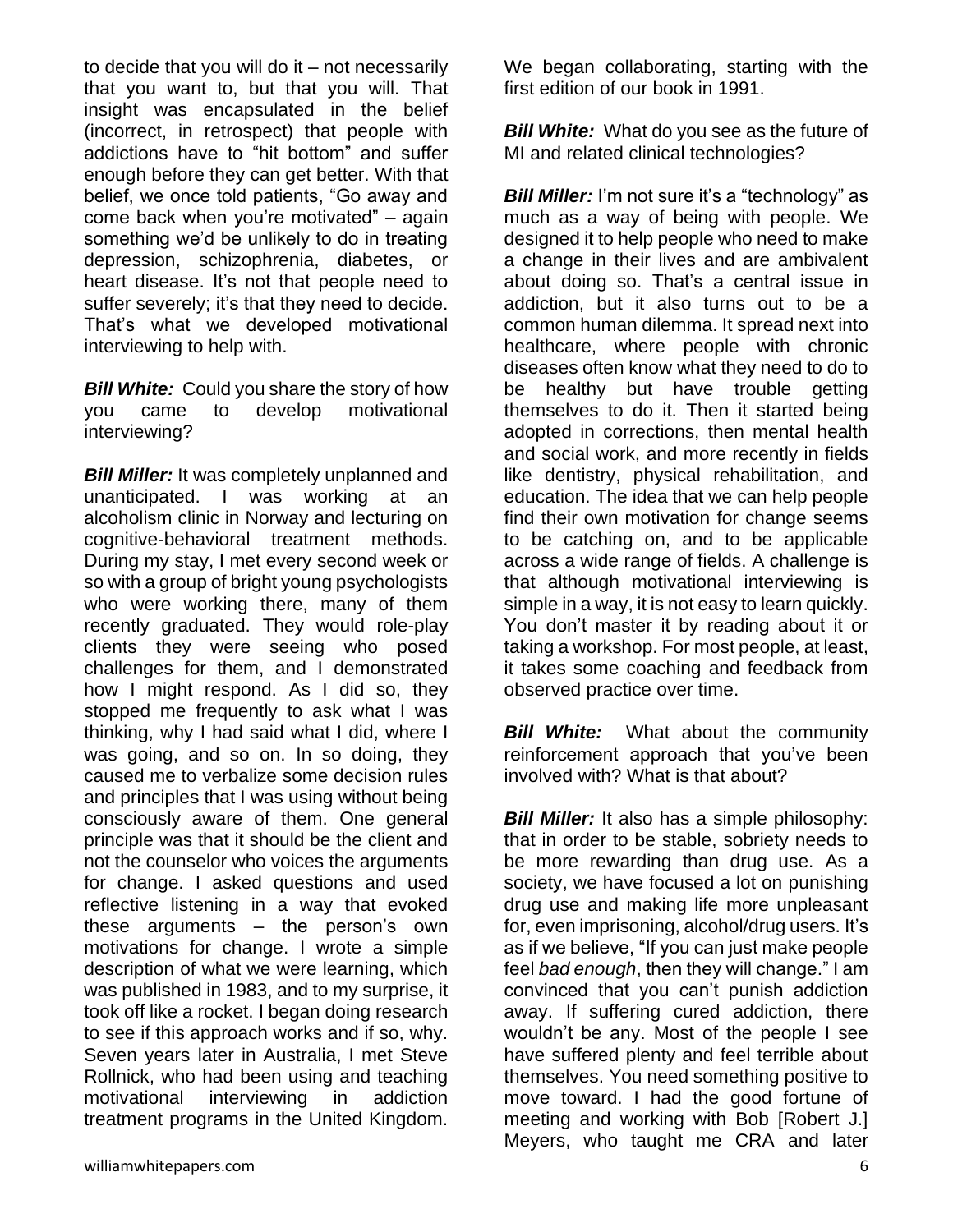developed CRAFT. CRA seeks to make alcohol/drug use less rewarding – to interfere with its positive outcomes and allow its natural negative consequences to occur – but more importantly to help the person get positive reinforcement from non-drug activities. This includes employment, since unemployment is a major predictor of return to alcohol/drug use. But it also includes getting involved in the natural rewarding activities of life in a community. Every clinical trial of CRA to date has been positive.

*Bill White:* And what about CRAFT? What is that?

williamwhitepapers.com 7 **Bill Miller:** It's community reinforcement and family training, a natural extension of CRA. Bob developed it, and we tested it in response to a problem posed by clinical staff at CASAA. "We get these telephone calls from desperate family members who have a loved one using alcohol or drugs, stealing from them, deteriorating, and refusing to get help. What should we tell them?" Sometimes the caller was told that there was nothing to be done until the person was ready to come in. Sometimes they were referred to Al-Anon or for an "intervention" as developed by the Johnson Institute – and illustrated by that dreadful cable TV show "Intervention." We designed a study in which such callers were always invited to come in for help, and they were randomly assigned to one of three conditions: (1) to be introduced to Al-Anon and helped to get involved; (2) to prepare for a Johnson Institute-style intervention; or (3) to be given CRAFT, which teaches the family how to encourage sobriety, discourage use, and act when there is an open window of readiness. All three treatments were offered by staff who were trained and believed in the approach. We got large differences in the rate of engaging the "unmotivated" loved one in treatment: about two thirds of those in the CRAFT condition engaged their loved in treatment within a couple of months, over twice the rate found in the Johnson intervention, and far more than in the Al-Anon condition. That finding of roughly twothirds engagement has now been replicated

by several other groups, including in other countries.

*Bill White:* I think one of the most fascinating areas of your research has been your work on the phenomenon of quantum or transformational change. Could you highlight some of the findings of this work?

**Bill Miller:** I started out to find out whether these things really happen, whether people really do change substantially and permanently overnight like Ebenezer Scrooge. The answer to that question was an unambiguous "Yes." It was not difficult to find people who had had such lifetransforming experiences, often of a mystical nature, and profoundly benevolent. Though before the experience they were just as varied as human beings can be, afterward they looked more similar. They had a deep peacefulness about them, clarity about values and priorities, a sense of meaning. None of them thought they had done it themselves. They felt changed by something beyond them, an insight or again a mystical experience. They were fascinated to learn that this kind of thing happened to other people, because for the most part, they had told no one or very few people about it. Most of them also knew at that moment that they had gone through a one-way door. They were not afraid of lapsing back; it was not "white knuckle" change. Like Scrooge, they were new people and knew that they would never be the same again. Most of these, by the way, had nothing to do with substance use. You hear stories like this in AA, but they happen all the time to all kinds of people.

**Bill White:** Transformational change experiences can be quite disorganizing and sometimes resemble acute psychiatric conditions. How can the addictions counselor distinguish these two states?

**Bill Miller:** Some of the firsthand accounts do sound crazy, which is one reason that people keep it to themselves. These are unusual, powerful, memorable events clearly out of the normal range of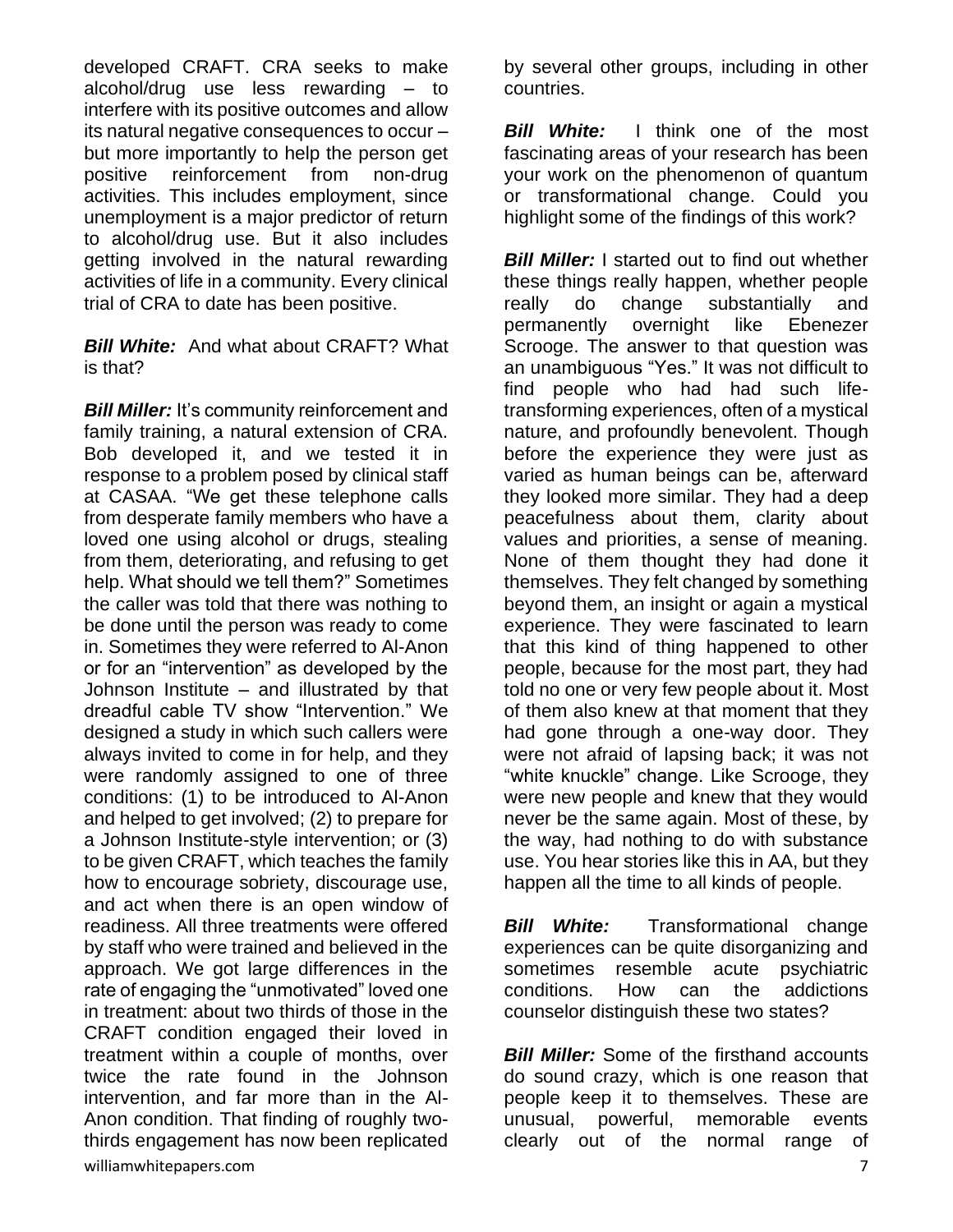experience. The benevolence of outcome is certainly one difference. These people were grateful for the experience, and felt changed in very positive ways. Some heard a message "as if" someone were speaking to them, but not like an auditory or visual hallucination. For some, the experience was decades before, and we did do a ten-year follow-up after the initial interview. These were for the most part healthy, happy, peaceful, well-functioning people, some of them despite substantial hardships. I would say just to listen and be open to the fact that such experiences do not necessarily mean that the person has a major mental disorder! Mystical experiences have been described throughout history, and these quantum changes are more common than one might imagine.

### **Spirituality, Religion, and Addiction Recovery**

*Bill White:* You have been very interested in the role of religious and spiritual experience in addiction recovery and have conducted studies to evaluate this potential relationship. What have you concluded from these studies?

williamwhitepapers.com 8 **Bill Miller:** My interest has been more broadly in the interface of psychology and religion. The discipline of psychology became very isolated from, even hostile to, the spiritual/religious side of human nature during the 20<sup>th</sup> century. That's peculiar because psychology's roots lie in philosophy and theology, and spirituality has always been a significant part of human experience. Perhaps psychology had to go through its adolescent rebellion and say, "I am NOT NOT NOT like my parents!" It was perfectly natural for William James to explore *The Varieties of Religious Experience*, but by the time I was trained, it was almost taboo to be interested in this part of human nature. In the addiction field, though, spirituality continued to be regarded as important, especially through the influence of AA. Scott Tonigan here at CASAA has done more research on this than I – the role of

spirituality and meaning in stable recovery. I did do what may have been the first randomized trial of spiritual direction – in any field, but in this case, with people coming out of detox in an inpatient program. We found absolutely no benefit, and in retrospect, I think the study was naïve in assuming that spirituality is something you could instill in a short clinical trial. Prayer and meditation appear at Step 11, and these folks were just out of detox, for heaven's sake! Spiritual direction is probably more appropriate after a year of sobriety. We were trying to work up at the top of Maslow's hierarchy of needs, and these people were worried about basic needs like food and safety.

#### **Moderated Resolution of Drinking Problems**

*Bill White:* Over the course of your career, you explored the highly controversial issue of moderation approaches to the resolution of alcohol problems. What conclusions have you drawn about the viability of such approaches and for whom they are most appropriate?

**Bill Miller:** What was once heresy has become mainstream. Primary care physicians are now encouraged by NIAAA to do routine screening for heavy drinking and encourage patients to reduce their drinking into low-risk range. It always made sense, but we were hung up on the idea that "alcoholics" (for which the bar was set very low) are incapable of moderation. What we found was interesting. People who had less severe problems and dependence were the ones who tended to be successful in maintaining stable problem-free moderation, and were more likely to do that than to abstain. Over time, those with more severe symptoms tended to choose abstinence. It wasn't, however, because they tried moderation and failed. Rather, the usual experience was that they maintained moderation for a while and found either that it was very difficult ("I feel like I'm walking on a tightrope and could fall off at any time"), not worth it ("What's the point in drinking so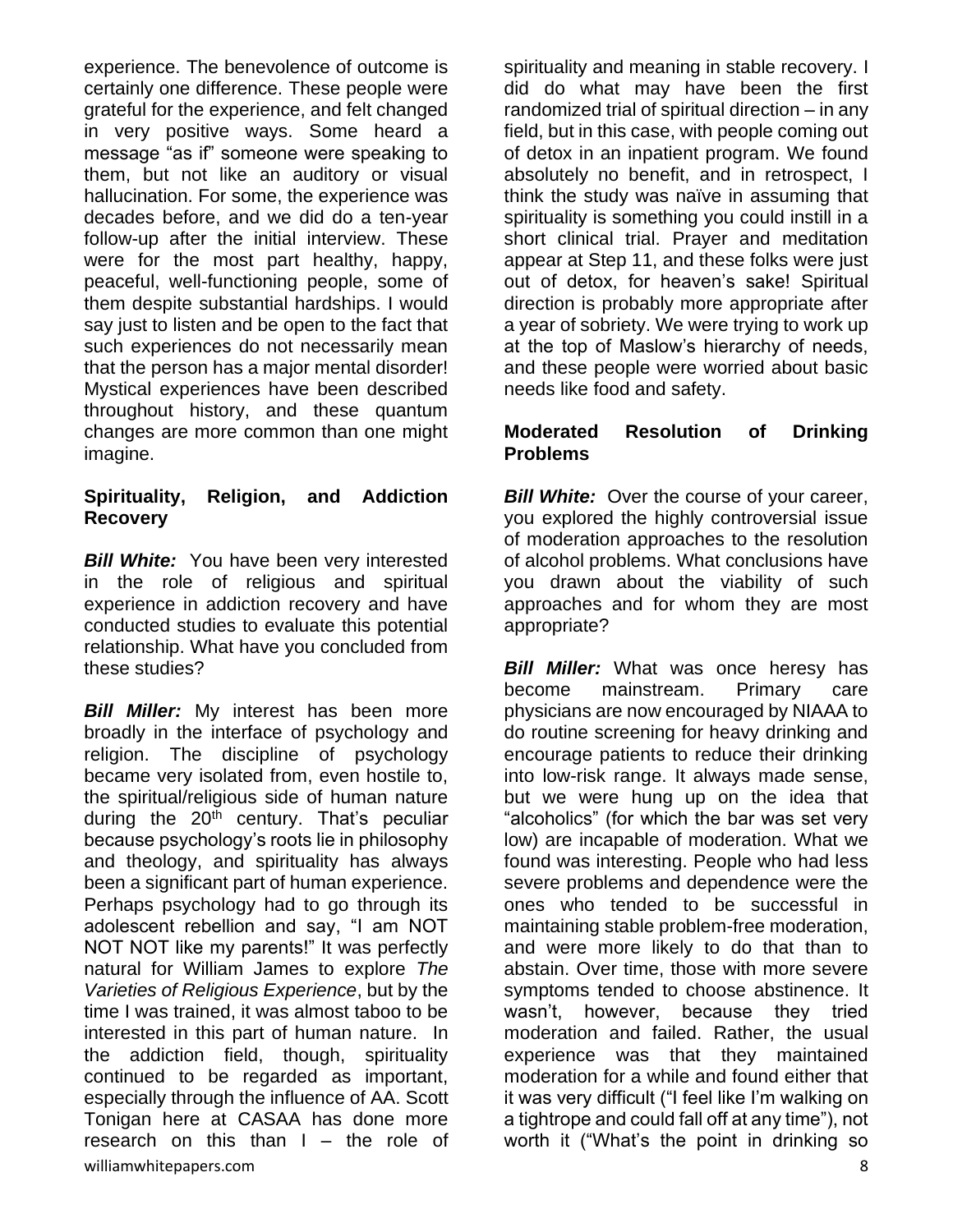little?"), or both. The experience of trying moderation persuaded them to abstain, not because they couldn't do it, but because they tried it and didn't like it. We found a severity level above which no one succeeded in maintaining moderation, and we published these guidelines early in *Controlling Your Drinking*, the self-help book that came out of our earliest studies. The bottom line: for people with less severe problems, stable moderation is probably more likely than stable abstinence; people with more severe problems are more likely to abstain in the long run, and a supportive trial with moderation may help them realize that, an approach I've called, tongue-in-cheek, quitting "warm turkey."

*Bill White:* Do you see a day when the addiction treatment field will have models of intervention to address the whole spectrum of AOD problem severity rather than just the most severe, complex, and chronic of such problems?

*Bill Miller:* We're already there. We *have* the methods to help people at lower severity. We just haven't had the right delivery system. Specialist addiction treatment programs haven't attracted people with lower severity, and that's why both NIAAA and NIDA are looking to primary care as a place for screening, brief intervention, and referral. You need to go where these people show up – in health care, social services, and corrections – and intervene there. As with most chronic conditions, early intervention is usually easier and less costly than waiting until problems become severe, but you can't use the same severe-dependence models to intervene.

*Bill White:* You've also had an unconventional perspective on relapse. Talk about that.

williamwhitepapers.com 9 *Bill Miller:* Well, it's a term borrowed from medicine, but in our field, it takes on very pejorative, shaming overtones. When you've "relapsed," it's pretty clear you've done something bad and it's your own fault. When

a person with hypertension or diabetes winds up in the emergency room, we don't typically say they have relapsed. Recurrences of symptoms are normal in chronic diseases, and managing those is what long-term care is all about. Even though we have talked about addiction as a chronic illness, we have treated it like an acute illness that could be cured with an episode of treatment. If symptoms recur, we blame the patient for relapsing. In addition to that moralistic overtone, the very term "relapse" implies that there are only two possible states: "clean" and "dirty," "sober" and "relapsed." Ironically, the very concept of "relapse" implies the black-and-white thinking that "relapse prevention" is meant to undo. If you use, you have "relapsed," are no longer in recovery, and the clock starts over. Outcome data just don't look like that. In a multisite study where we wanted to predict "relapse," we had a hard time defining it. How bad does a "lapse" have to be before it becomes a "relapse"? How many days of drinking are required, or does any drink do it? Is there an amount threshold, and should it be indexed to body weight? How many days do people have to be "good" before their next use qualifies as a relapse? Actual outcome data show high variability in the length, spacing, and severity of use and symptoms during the course of recovery. In good recovery with a chronic condition, episodes of symptoms become shorter, less severe, and more widely spaced. Perfection is the exception. I'm pretty good about managing my diabetes, and when I go in for a check-up at the teaching hospital, the doctor often brings in a medical student to see a "compliant" patient because it's unusual. We've made far too much of "relapse" in this field. In writing *Treating Addiction*, it was a discipline to replace the idea of "relapse" – not with euphemisms, but with a different way of thinking about maintenance and recovery.

## **Working with Families**

*Bill White:* Another of your areas of interest is how to support families impacted by AOD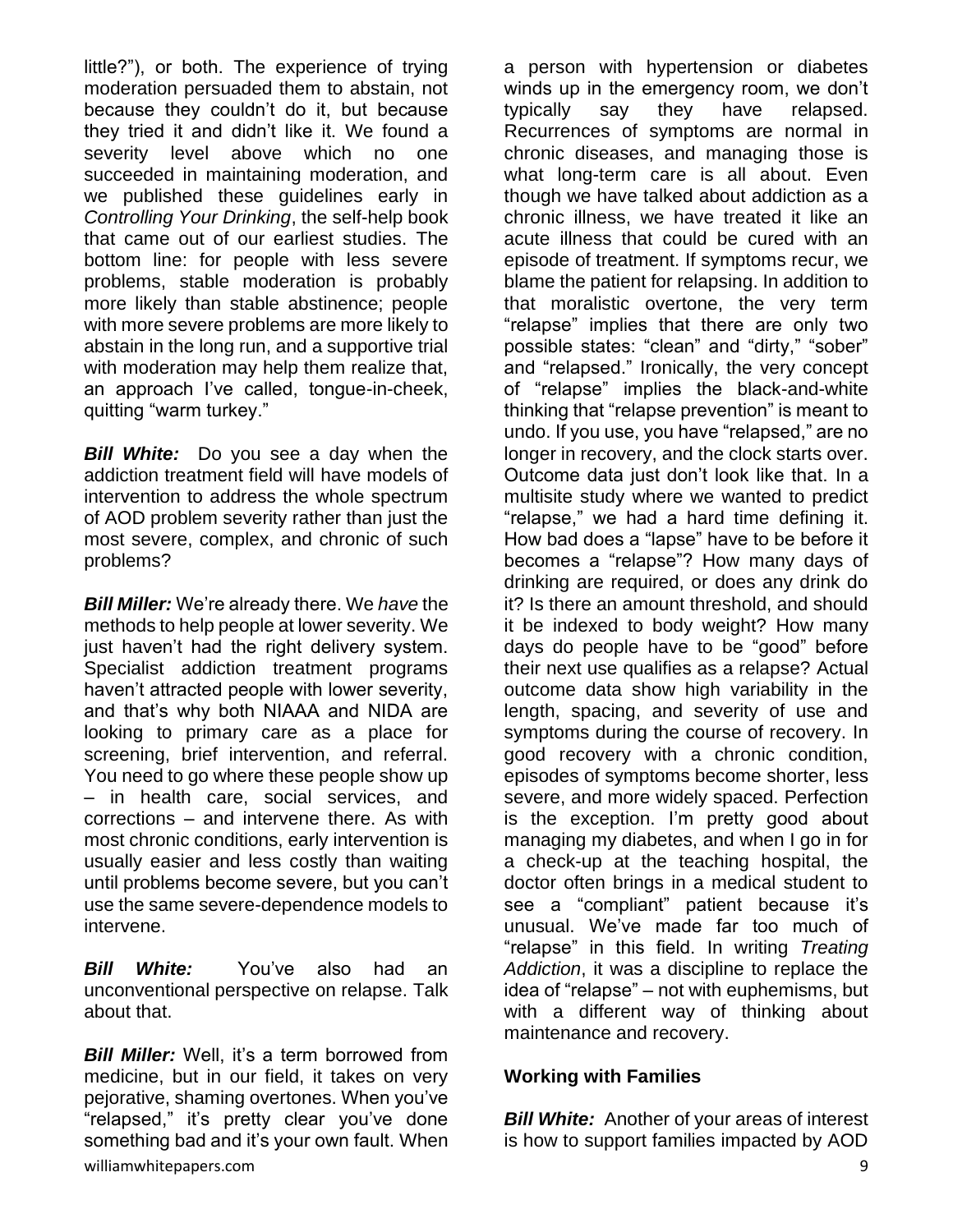problems. Your work challenged conventional wisdom about the best ways for families to respond to such problems. Could you summarize what you discovered through these studies?

*Bill Miller:* We've done a tremendous disservice to families in this field. In the heyday of psychodynamic conceptions, there were theories of "alcoholic wives" who needed their husbands to keep drinking. This morphed into certain family systems theories that whole families need to keep alcoholics in their place and would actively resist recovery by sabotaging it. Long ago, Joan Jackson (1954) pointed out that what is interpreted as spouse or family pathology is an understandable adaptation to the course of addiction, normal survival responses. Yet we have pathologized it. In *Treating Addiction*, I tell the story of a young woman who responded to a treatment request to come to "family night" to support her father's recovery from alcoholism, which he had developed well after she had left the home. She was surrounded by staff who told her that she had the disease of co-dependence by virtue of being a family member, and that she herself needed treatment to keep from dying or going insane. I assured her that *they* were crazy, not she. There is no such mental disorder as codependence. It was proposed for inclusion in the DSM, and the APA rejected it for lack of evidence. All of these concepts of the spouse or family as the source of pathology are based on anecdotes, not science. They are selffulfilling prophecies.

**Bill White:** So, how do we help families then?

williamwhitepapers.com and the community of the community of the community of the community of the community of  $10$ *Bill Miller:* Without question, families suffer and deserve help. They become depressed, distressed, develop physical symptoms, and feel hopeless and isolated. What we found in our CRAFT research was that receiving *any* of the three treatments resulted in substantial improvement for the family members themselves. They needed help, hope, and support. The difference was the

CRAFT was actually likely to get the loved one into treatment. Unfortunately, many systems will not reimburse for treating significant others; only for having the alcohol/drug user in the room. It is quite possible to treat family members without the identified patient being present, and to do unilateral family therapy through them, as happens in CRAFT.

#### **Reflections on Research to Practice**

**Bill White:** You have been quite involved in bridging the gap between scientific research and clinical practice in the addiction treatment arena. What have we as a field learned through efforts in this area?

**Bill Miller:** The fact is that we have not been required to use evidence-based treatment methods in the addiction field. That's a relatively new idea. When we go to our doctor, we expect that he or she keeps up with medical research and will provide us with the latest, most effective form of treatment for what ails us, but that has not been the standard in behavioral health care. For a long time, we providers could offer whatever happened to come into our heads and get paid for it. Now there are increasing requirements to offer treatment for which there is reasonable scientific evidence of efficacy. Imagine that! But it's no simple matter. What constitutes sufficient evidence? In initial efforts like NREPP, the bar has been set so incredibly low that only one or two positive studies qualify a treatment as "evidence-based" even if there are a host of negative trials. The result is a perplexing list of dozens of treatments that are "evidence-based." Imagine if you had cancer and were given a list of five dozen treatments from which to choose, or if your doctor could just pick any one from the list as good enough! Carl Sagan observed that regarding all ideas as having equal merit is equivalent to regarding no ideas as having any merit. Beyond that, it can be very difficult to audit evidence-based treatment, most of which occurs behind closed doors. Without reasonable audit, the requirement is only to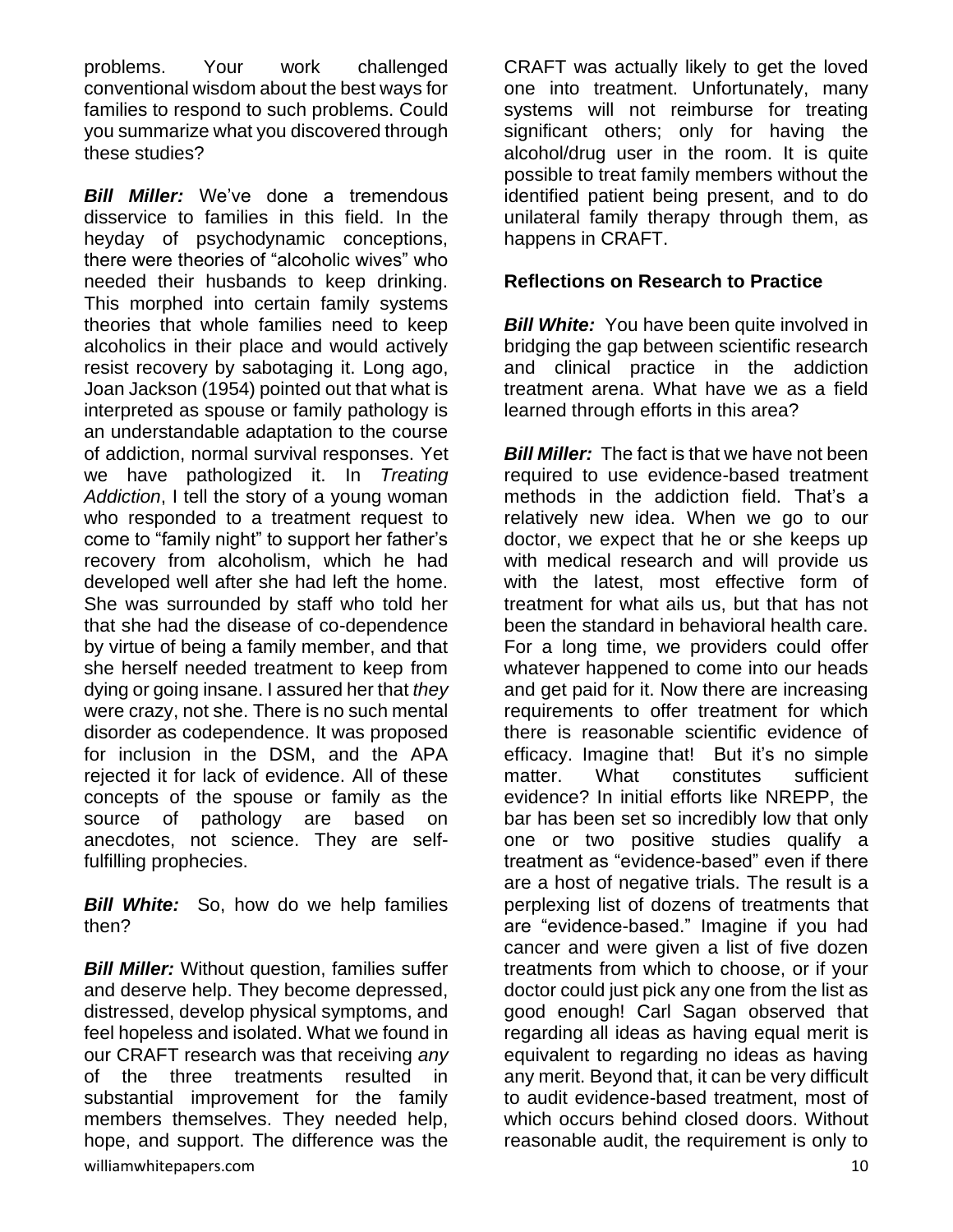*say* that you are delivering evidence-based treatment. What training has the provider had to deliver it? What standards of practice has the counselor met demonstrating his or her competence to deliver this treatment? And how do we know that the provider, even if trained, is actually doing it?

**Bill White:** What advice would you offer front line addiction counselors to improve their effectiveness in supporting those they serve through the processes of recovery initiation and long-term recovery maintenance?

williamwhitepapers.com and the community of the community of the community of the community of the community of  $11$ *Bill Miller:* Most all professions have continuing education requirements, precisely because knowledge continues to advance after one's initial training. Ten years out, you can be a dinosaur. Surveys show that most addiction treatment staff are very open, even eager, to learn new approaches if they really are more effective and will help their patients have better outcomes. Unfortunately, there is often little practical support for training. It takes time and money to learn a new complex skill. We have also found that the dominant model for continuing professional education – going to a workshop – is terribly ineffective and usually has no impact on practice. Think about how much you could learn about playing a sport, flying an airplane, or playing a musical instrument by sitting in a workshop. We learn complex skills by being with someone who is more skilled at it than we are, having them watch us practice and give us feedback and coaching. Skills are learned over time with feedback and coaching. That means opening one's practice to observation – something common in medicine but rare in addiction treatment so far. One would never hire a piano teacher and say, "don't listen to me," or a golf coach and say, "don't watch me." Sure, it's scary at first to be observed and expect feedback. It's the Rorschach projective test in learning, bringing out our worst fears of inadequacy. Good coaching or supervision can get you through that quickly, and can become the most fun part of a work week. And I just have to add: Build your skill

in accurate empathy, in reflective listening. It improves client engagement, retention, working alliance, and outcomes.

#### **Future of Addiction Treatment**

*Bill White:* What do you think are the most important next steps in improving the quality of addiction treatment in the United States?

**Bill Miller:** We have to work out how to help providers learn and adopt innovations. The systems that we have in place for continuing professional education are woefully inadequate. I think we've had disrespectfully low expectations of addiction treatment – disrespectful both for clients and for counselors. Tom McLellan tells of a newspaper ad: "Addiction counselor wanted; no experience necessary." For what other life-threatening condition would there be such an ad? Professionals who treat addiction deserve at least the same pay, respect, education, training, and ongoing support afforded to those who treat other behavioral health problems. I think we also need to come out of the closet with our practice – to eagerly form learning communities, listen to each other's practice, welcome feedback and coaching, and work together for quality improvement. Scott Miller's system to ask for clients' feedback is another good example of effective practice improvement. We can do better than we've done. Most of us work in a feedback vacuum, and no one learns without reliable feedback. It's like target practice in the dark. No wonder there is no relationship between years of experience and effectiveness – one of the most replicated findings in behavioral health.

*Bill White:* There is a growing effort to integrate addiction treatment with mental health and primary health care. Do you see this as a positive step?

**Bill Miller:** Very positive. Most people with addiction problems never come into contact with specialist programs, in part because of stigmatization. Those who do, tend to be at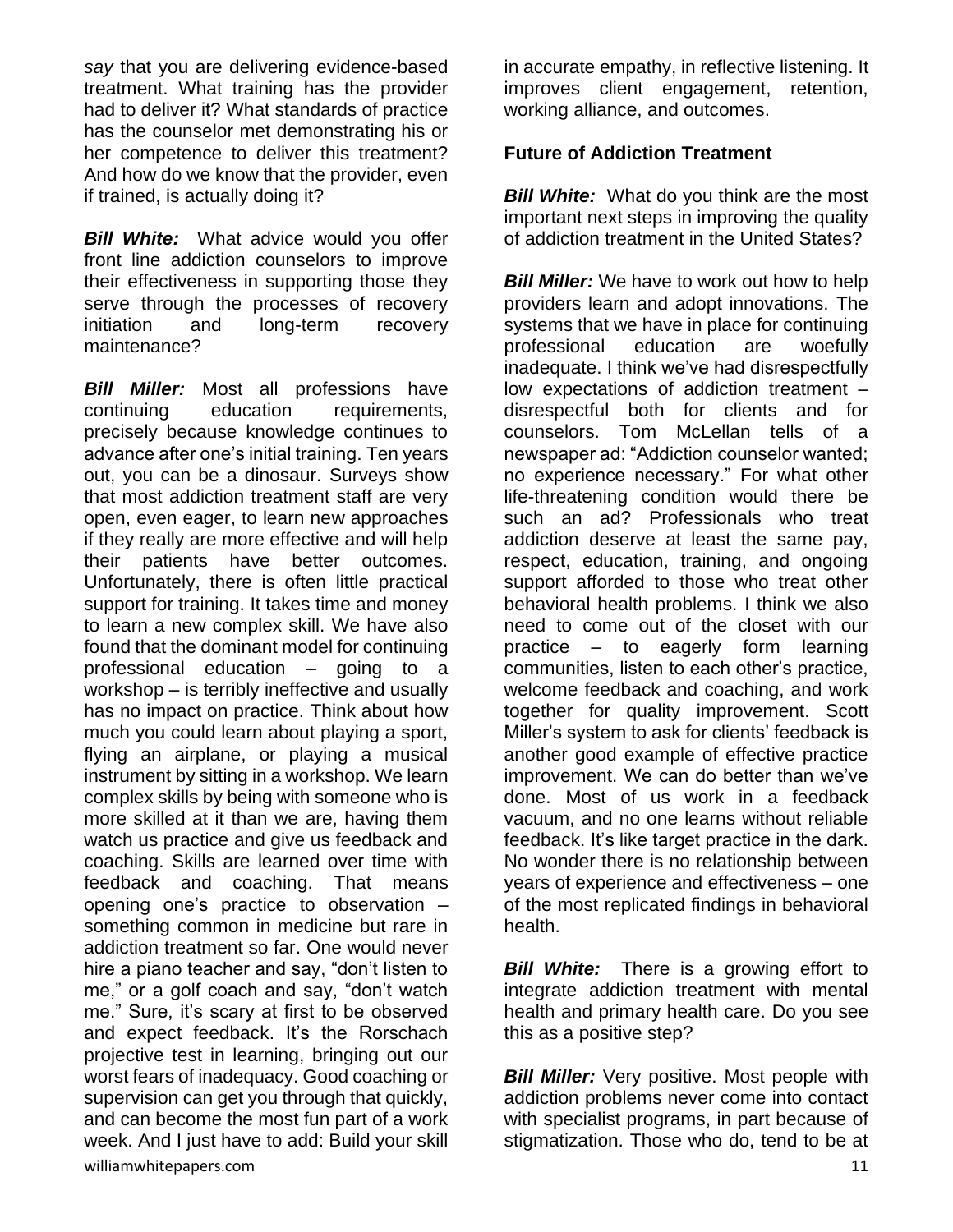the upper end of severity. But most people with alcohol/drug problems do go for health care – actually at a higher rate than other people do – and come into contact with social services, welfare, and correctional agencies. That's where the people are. Try to refer them out to a specialist program, and most will never get there. But there is abundant evidence that even relatively brief interventions can have a positive outcome, particularly with lower-severity people – brief enough to be compatible with primary care, social services, employee assistance programs, pastoral care, pharmacy, dentistry, and such. Treat them where they are! Beyond brief interventions by the regular providers of these services, it also makes sense to co-locate behavioral health providers in primary care and social service agencies. If you only have to walk (or be walked) down the hall, you're more likely to get there. The isolation of addiction specialists, often far from other health care and mental health facilities, has been a substantial obstacle to a continuum of care.

#### **Personal Legacy**

**Bill White:** What aspect of your work in this field over the past four decades has been most fulfilling?

williamwhitepapers.com and the community of the community of the community of the community of the community of  $12$ *Bill Miller:* If I've made a contribution, I hope it has been to humanizing care. A respectful, listening, empathic style of counseling was radical, even demeaned, at the time I entered the addiction field. The situation was similar, in a way, to how we regard and treat offenders now. "Bedside manner" is a familiar concept in health care, but one that is often given very low priority in medical training. My own data have led me back to a client-centered, person-to-person approach not just because it's kind, but because it is actually more effective in facilitating change. We have imagined that we professionals hold the answers to our clients' life problems. The longer I work, the more I realize that it is our clients who hold the answers, and our job is to provide the light and water needed for them to bloom. Perhaps it's like the work

of a midwife. We don't provide the baby; we just help to bring it out into the light and air of day. I also think, despite the evidence, that the most important work I have done may be those beginning scratches at the phenomenon of quantum change. It was certainly the most rewarding study I ever did, and it strengthened my hope in the profound ability of human beings to change, sometimes quickly and dramatically.

*Bill White:* What do you hope will be the most important legacy you leave the field?

**Bill Miller:** Perhaps I have reminded our field of the wisdom of Carl Rogers, the hopeful and radically accepting spirit of his approach. Motivational interviewing is very much an evolution from client-centered counseling and patient-centered medicine. It is a great regret that I never got to meet Carl Rogers and learn from him directly, but I have stood on his Midwestern shoulders. He pioneered a very different way of working that did not emphasize being the expert who assesses and solves other peoples' problems. He trusted and respected the wisdom of each person to find his or her way and was a supportive (and quite expert) companion on that journey. This is not to leave people to their own devices – a distressing trend in current politics – and without help. People often do not need as much professional help as we imagine they do, but I am certainly left, after my work, with a sobering awareness of how much difference it makes, what I do and say when I sit down with someone. Counseling and psychotherapy are nothing to take lightly. It matters greatly what we do, and we can make a real difference, particularly when working in a life-and-death field like addiction treatment.

**Bill White:** Dr. Miller, thank you for this interview and for all you have done for our field and those it serves.

**Acknowledgement:** Support for this interview series is provided by the Great Lakes Addiction Technology Transfer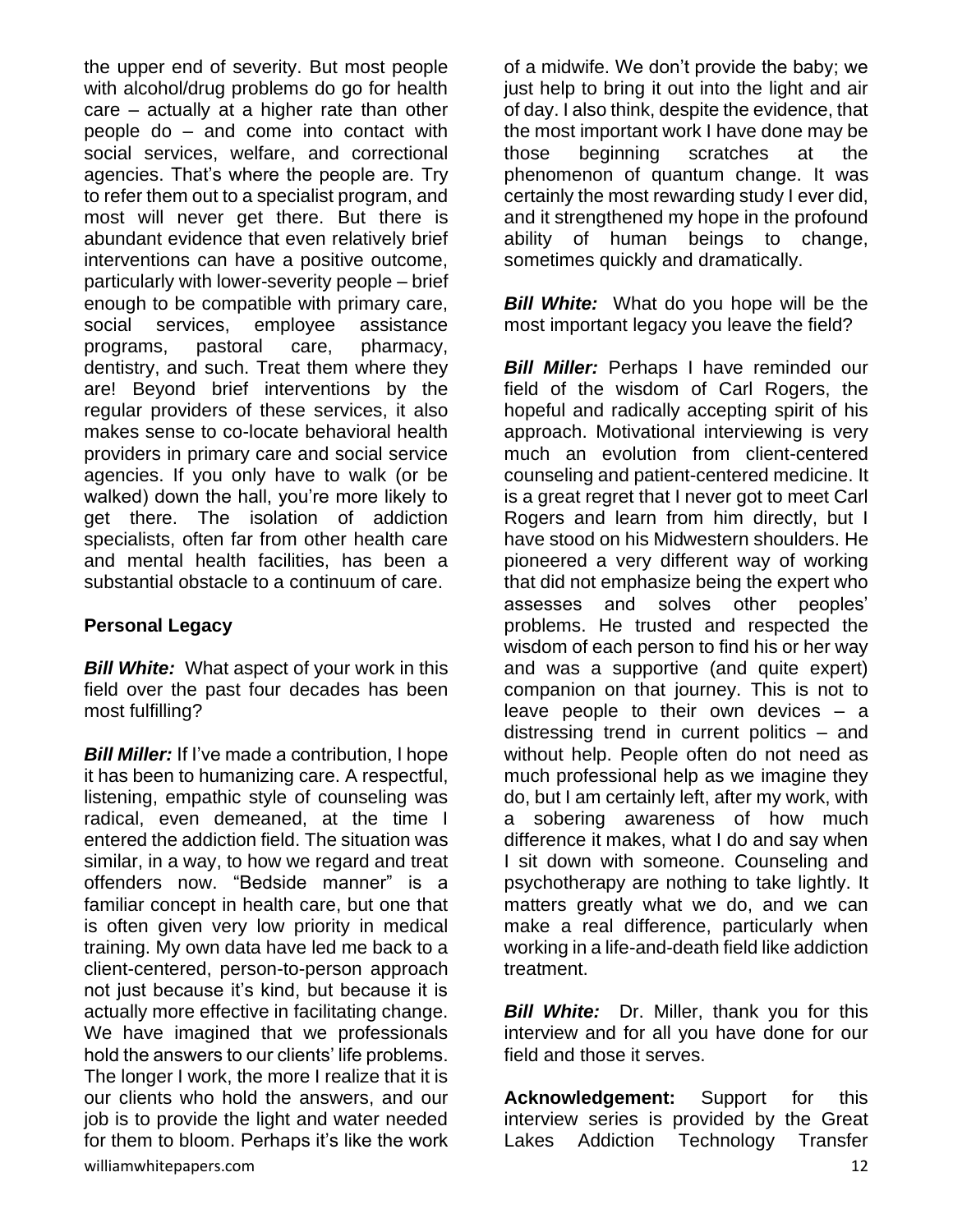Center (ATTC) through a cooperative agreement from the Substance Abuse and Mental Health Services Administration (SAMHSA) Center for Substance Abuse Treatment (CSAT). The opinion expressed herein are the view of the authors and do not reflect the official position of the Department of Health and Human Services (DHHS), SAMHSA or CSAT.

## **References**

- Jackson, J. (1954). The adjustment of the family to the crisis of alcoholism. *Quarterly Journal of Studies on Alcohol, 15,* 562-86.
- Miller, W. R., Benefield, R. G., & Tonigan, J. S. (1993). Enhancing motivation for change in problem drinking: A controlled comparison of two therapist styles. *Journal of Consulting and Clinical Psychology, 61*, 455-461.
- Miller, W. R., Taylor, C. A., & West, J. C. (1980). Focused versus broad spectrum behavior therapy for problem drinkers. *Journal of Consulting and Clinical Psychology, 48*, 590-601.
- Valle, S. K. (1981). Interpersonal functioning of alcoholism counselors and treatment outcome. *Journal of Studies on Alcohol, 42*, 783-790.

#### **Selected Publications of Dr. William Miller Recommended by Bill White for Addiction Professionals and Recovery Advocates**

## **Books**

- Meyers, R. J., & Miller, W. R. (Eds.) (2001). *A community reinforcement approach to addiction treatment.* Cambridge, UK: Cambridge University Press.
- Miller, W. R., & C'de Baca, J. (2001). *Quantum change: When epiphanies and sudden insights transform ordinary lives*. New York: Guilford Press.
- Miller, W. R., & Rollnick, S. (2002). *Motivational interviewing: Preparing people for change* (2<sup>nd</sup> ed.). New York: Guilford Press.
- Miller, W. R., & Weisner, C. (Eds.) (2002). *Changing substance abuse through health and social systems.* New York: Kluwer/Plenum.
- Hester, R. K., & Miller, W. R. (Eds.) (2003). *Handbook of alcoholism treatment approaches: Effective alternatives* (3rd ed.). Boston, MA: Allyn & Bacon.
- Miller, W. R., & Delaney, H. D. (Eds.) (2005). *Judeo-Christian perspectives on psychology: Human nature, motivation, and change.* Washington, DC: American Psychological Association.
- Miller, W. R., & Muñoz, R. F. (2005). *Controlling your drinking*. New York: Guilford Press.
- Miller, W. R., & Carroll, K. M. (Eds.) (2006). *Rethinking substance abuse: What the science shows and what we should do about it*. New York: Guilford Press.
- Miller, W. R., Forcehimes, A. A., & Zweben, A. (2011). *Treating addiction: A guide for professionals*. New York: Guilford Press.

# **Articles and Chapters**

## **Earlier Published Interviews**

- Miller, W. R. (1991). Personal perspectives: An interview with William R. Miller. *Drug and Alcohol Review, 10*, 7-14.
- Adams, J. B., & Madson, M. B. (2006). Reflection and outlook for the future of addictions treatment and training: An interview with William R. Miller. *Journal of Teaching in the Addictions, 5,* 95-109.
- Miller, W. R. (2009). William (Bill) Miller: Addiction oldtimer (Interview). In D-D Stout (Ed.), *Coming to harm reduction kicking and screaming* (pp. 62-68)*.* Bloomington, IN: AuthorHouse.

Miller, W. R. (2009). Conversation with William R. Miller. *Addiction, 104*, 883-893.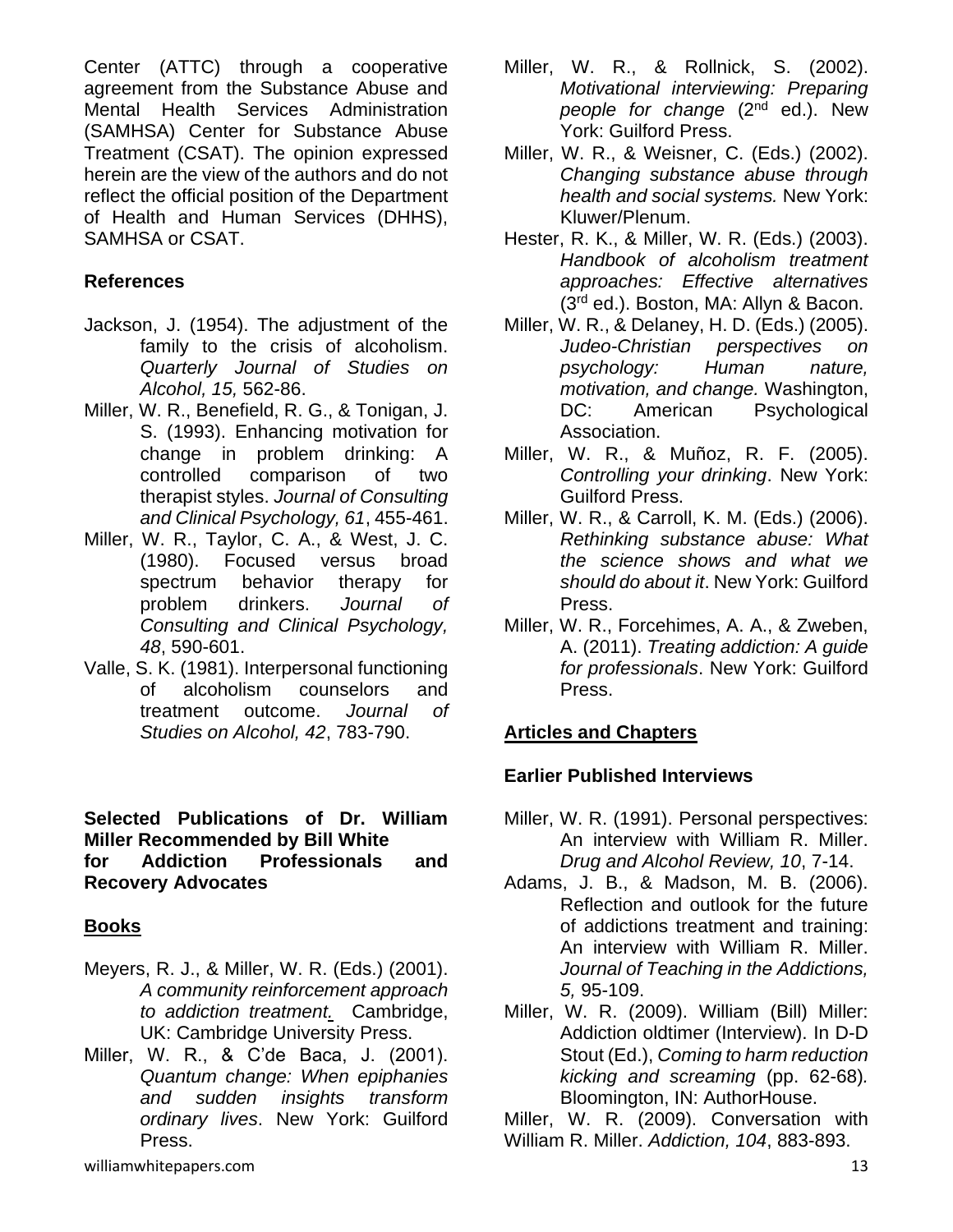#### **Evaluating the Effectiveness of Addiction Treatment**

- Miller, W. R., & Hester, R. K. (1986). Inpatient alcoholism treatment: Who benefits? *American Psychologist, 41,* 794-805.
- Miller, W. R., & Hester, R. K. (1989). Inpatient alcoholism treatment: Rules of evidence and burden of proof. *American Psychologist, 44*, 1245- 1246.
- Holder, H., Longabaugh, R., Miller, W. R., & Rubonis, A. V. (1991). The cost effectiveness of treatment for alcoholism: A first approximation. *Journal of Studies on Alcohol, 52*, 517-540.
- Miller, W. R. (1992). The effectiveness of treatment for substance abuse: Reasons for optimism. *Journal of Substance Abuse Treatment, 9*, 93- 102.
- Bien, T. H., Miller, W. R., & Tonigan, J. S. (1993). Brief interventions for alcohol problems: A review. *Addiction, 88*, 315-336.
- Miller, W. R., Brown, J. M., Simpson, T. L., Handmaker, N. S., Bien, T. H., Luckie, L. F., Montgomery, H. A., Hester, R. K., & Tonigan, J. S. (1995). What works? A methodological analysis of the alcohol treatment outcome literature. In R. K. Hester & W. R. Miller (Eds.), *Handbook of alcoholism treatment approaches: Effective alternatives* (2nd ed., pp. 12- 44). Boston, MA: Allyn and Bacon.
- Miller, W. R., Walters, S. T., & Bennett, M. E. (2001). How effective is alcoholism treatment? *Journal of Studies on Alcohol, 62,* 211-220.
- Miller, W. R., & Wilbourne, P. L. (2002). Mesa Grande: A methodological analysis of clinical trials of treatments for alcohol use disorders. *Addiction, 97*, 265-277.
- Wilbourne, P. L., & Miller, W. R. (2002). Treatment for alcoholism: Older and

wiser? *Alcoholism Treatment Quarterly, 20*, 3/4, 41-60.

- Miller, W. R., Wilbourne, P. L., & Hettema, J. E. (2003). What works? A summary of alcohol treatment outcome research. In R. K. Hester & W. R. Miller (Eds.), *Handbook of Alcoholism Treatment Approaches: Effective Alternatives* (3rd ed., pp. 13-63). Boston, MA: Allyn & Bacon.
- Miller, W. R., Villanueva, M., Tonigan, J. S., & Cuzmar, I. (2007). Are special treatments needed for special populations? *Alcoholism Treatment Quarterly 25*(4), 63-78.
- Villanueva, M., Tonigan, J. S., & Miller, W. R. (2007). Response of Native American clients to three treatment methods for alcohol dependence. Journal *of Ethnicity in Substance Abuse, 6*(2), 41-48.
- Duran, B. G., Wallerstein, N., & Miller, W. R. (2007). New approaches to alcohol interventions among American Indian and Latino communities: The experience of the Southwest Addictions Research Group. *Alcoholism Treatment Quarterly 25*(4), 1-10.

# **Project MATCH**

- Project MATCH Research Group (1997). Matching alcoholism treatments to client heterogeneity: Project MATCH posttreatment drinking outcomes. *Journal of Studies on Alcohol, 58*, 7- 29.
- Project MATCH Research Group (1997). Project MATCH secondary a priori hypotheses. *Addiction, 92,* 1671- 1698.
- Project MATCH Research Group (1998). Matching alcoholism treatments to client heterogeneity: Project MATCH three-year drinking outcomes. *Alcoholism: Clinical and Experimental Research, 22*, 1300-1311.
- Project MATCH Research Group (1998). Matching alcoholism treatments to client heterogeneity: Treatment main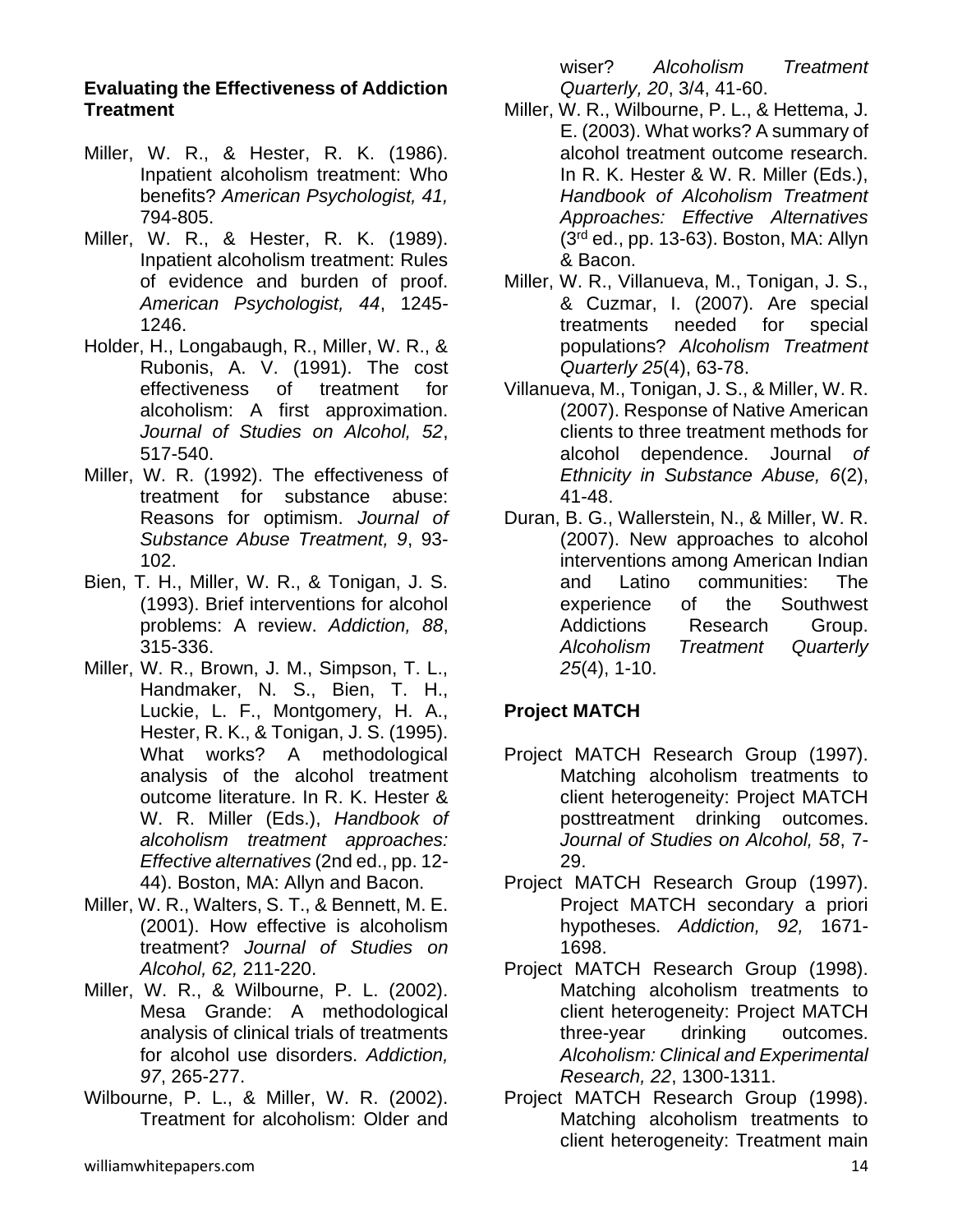effects and matching effects on drinking during treatment. *Journal of Studies on Alcohol, 59*, 631-639.

- Project MATCH Research Group, (1998). Matching patients with alcohol disorders to treatments: Clinical implications from Project MATCH. *Journal of Mental Health, 7,* 589-602.
- Babor, T. F., Miller, W. R., DiClemente, C. C., & Longabaugh, R. (1999). A study to remember: Response of the Project MATCH Research Group. *Addiction, 94*, 66-69.

# **Therapist Effects and Empathy**

- Miller, W. R., Taylor, C. A., & West, J. C. (1980). Focused versus broad spectrum behavior therapy for problem drinkers. *Journal of Consulting and Clinical Psychology, 48*, 590-601.
- Miller, W. R., & Baca, L. M. (1983). Two-year follow-up of bibliotherapy and therapist-directed controlled drinking training for problem drinkers. *Behavior Therapy, 14*, 441-448.
- Project MATCH Research Group (1998). Therapist effects in three treatments for alcohol problems. *Psychotherapy Research, 8,* 455-474.

# **Role of Medication in Recovery**

- Miller, W. R., & Wilbourne, P. L. (2002). Mesa Grande: A methodological analysis of clinical trials of treatments for alcohol use disorders. *Addiction, 97*, 265-277.
- COMBINE Study Research Group (2003). Testing combined pharmacotherapies and behavioral interventions for alcohol dependence (The COMBINE Study): A pilot feasibility study. *Alcoholism: Clinical and Experimental Research, 27*, 1123-1131.
- Miller, W. R., LoCastro, J. S., Longabaugh, R., O'Malley, S., & Zweben, A. (2005). When worlds collide: Blending the divergent traditions of

pharmacotherapy and psychotherapy outcome research. *Journal of Studies on Alcohol,* Supplement No. 15, 17- 23

- Donovan, D. M., Anton, R. F., Miller, W. R., Longabaugh, R., Hosking, J. D., & Youngblood, M. for the COMBINE Study Research Group (2008). Combined pharmacotherapies and behavioral interventions for alcohol dependence (the COMBINE study): Examination of post-treatment drinking outcomes. *Journal of Studies on Alcohol and Drugs, 69*, 5-13*.*
- Anton, R. F., O'Malley, S. S., Ciraulo, D. A., Cisler, R. A., Couper, D., Donovan, D. M., Gastfriend, D. R., Hosking, J. D., Johnson, B. A., LoCastro, J. S., Longabaugh, R., Mason, B. J., Mattson, M. E., Miller, W. R., Pettinati, H. M., Randall, C. L., Swift, R., Weiss, R. D., Williams, L. D., & Zweben, A. for the COMBINE Study Research Group (2006). Combined pharmacotherapies and behavioral interventions for alcohol dependence. The COMBINE study: A randomized controlled trial. *Journal of the American Medical Association, 295,*  2003-2017.

# **Confrontational Treatment**

- Miller, W. R., Benefield, R. G., & Tonigan, J. S. (1993). Enhancing motivation for change in problem drinking: A controlled comparison of two therapist styles. *Journal of Consulting and Clinical Psychology, 61*, 455-461.
- Miller, W. R., & Wilbourne, P. L. (2002). Mesa Grande: A methodological analysis of clinical trials of treatments for alcohol use disorders. *Addiction, 97*, 265-277.
- White, W. L., & Miller, W. R. (2007). The use of confrontation in addiction treatment: History, science, and time for change. *Counselor, 8(*4), 12-30.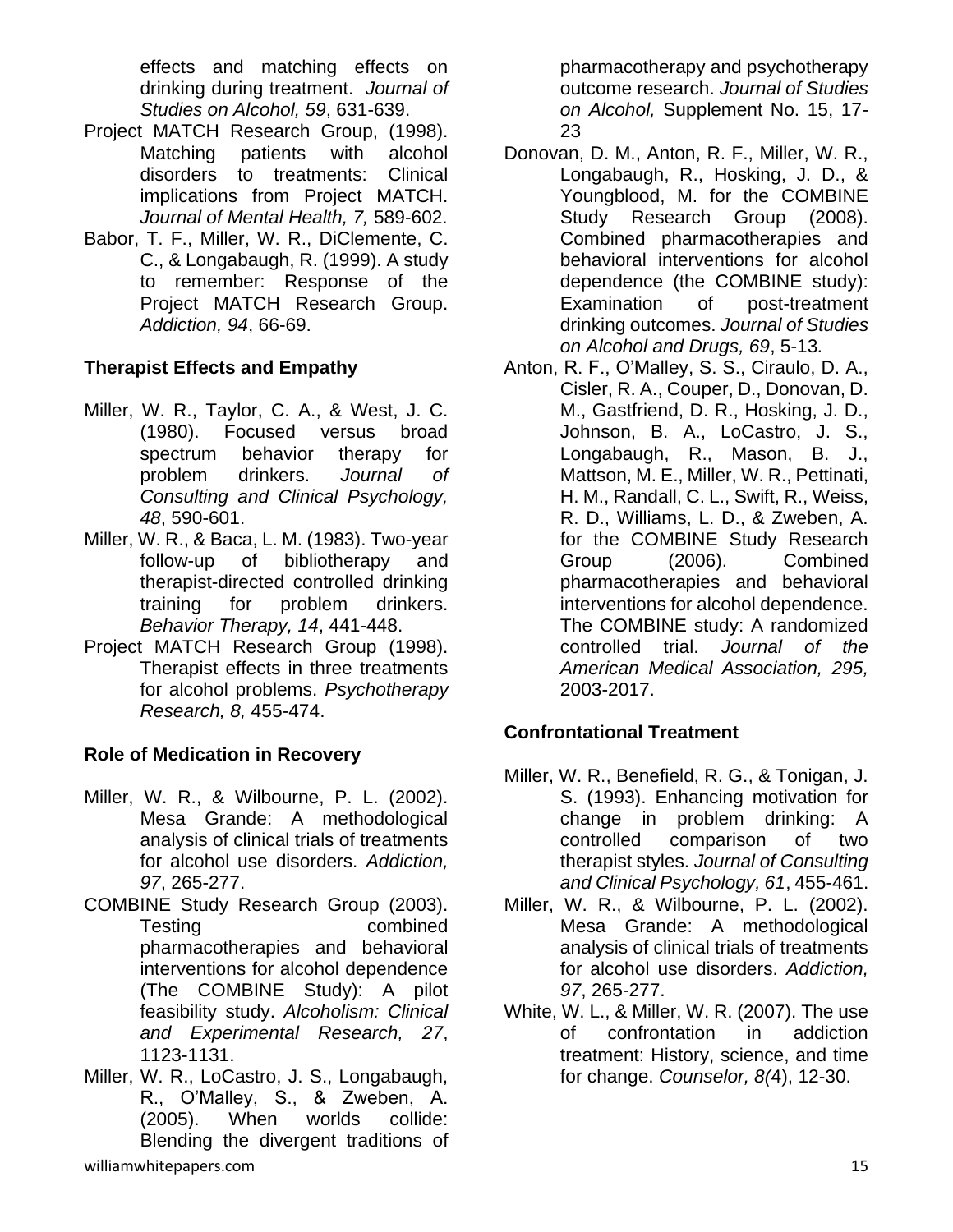## **Alcoholics Anonymous**

- Miller, W. R., & McCrady, B. S. (1993). The importance of A.A. research. In B. S. McCrady & W. R. Miller (Eds.), *Research on Alcoholics Anonymous: Opportunities and Alternatives* (pp. 3- 11). New Brunswick, NJ: Rutgers Center of Alcohol Studies.
- Montgomery, H. A., Miller, W. R., & Tonigan, J. S. (1993). Differences among AA groups: Implications for research. *Journal of Studies on Alcohol, 54*, 502-504.
- Miller, W. R., & Kurtz, E. (1994). Models of alcoholism used in treatment: Contrasting A.A. and other perspectives with which it is often confused. *Journal of Studies on Alcohol, 55*, 159-166.
- Montgomery, H. A., Miller, W. R., & Tonigan, J. S. (1995). Does Alcoholics Anonymous involvement predict treatment outcome? *Journal of Substance Abuse Treatment, 12*, 241-246.
- Tonigan, J. S., Ashcroft, F., & Miller, W. R. (1995). A.A. group dynamics and 12- Step activity. *Journal of Studies on Alcohol, 56*, 616-621.
- Tonigan, J. S., Connors, G. J., & Miller, W. R. (1999). Special populations in Alcoholics Anonymous. *Alcohol Health & Research World*, 281-285.
- Tonigan, J. S., Connors, G.J., Miller, W.R. (1999). Alcoholics Anonymous Involvement: A review. In Maltby, J., Lewis, C.A., & Hill, A.P. (Eds.) *Commissioned reviews on 300 psychological tests,* Lampeter Wales, UK, Edwin Mellen Press
- Connors, G. J., Tonigan, J. S., & Miller, W. R. (2001). A longitudinal model of intake symptomatology, AA participation, and outcome: Retrospective study of the Project MATCH outpatient and aftercare samples. *Journal of Studies on Alcohol, 62*, 817-825.
- williamwhitepapers.com 16 Tonigan, J. S., Miller, W. R., & Connors, G. J. (2001). Prior Alcoholics

Anonymous involvement and treatment outcome. In R. Longabaugh & P. W. Wirtz (Eds.), *Project MATCH hypotheses: Results and causal chain analyses* (pp. 276- 284). Project MATCH Monograph Series, Vol. 8. Bethesda, MD: National Institute on Alcohol Abuse and Alcoholism.

- Tonigan, J. S., Miller, W. R., Juarez, P., & Villanueva, M. (2002). Utilization of AA by Hispanic and non-Hispanic white clients receiving outpatient alcohol treatment. *Journal of Studies on Alcohol, 63*, 215-218.
- Tonigan, J. S., Miller, W. R., & Schermer, C., (2002). Atheists, agnostics, and Alcoholics Anonymous. *Journal of Studies on Alcohol, 63*, 534-541.
- Owen, P. L., Slaymaker, V., Tonigan, J. S., McCrady, B. S., Epstein, E. E., Kaskutas, L. A., Humphreys, K., & Miller, W. R. (2003). Participation in Alcoholics Anonymous: Intended and unintended change mechanisms. *Alcoholism: Clinical and Experimental Research, 27*, 524-532.
- Tonigan, J. S., Bogenschutz, M. P., & Miller, W. R. (2006). Is alcoholism typology a predictor of both AA affiliation and disaffiliation after treatment? *Journal of Substance Abuse Treatment, 30*, 323-330.

# **Motivation**

- Miller, W. R. (1987). Motivation and treatment goals. *Drugs and Society, 1*, 133-151.
- Miller, W. R., & Brown, J. M. (1991). Selfregulation as a conceptual basis for the prevention and treatment of addictive behaviours (pp. 3-79). In N. Heather, W. R. Miller, & J. Greeley (Eds.), *Self-control and the addictive behaviours.* Sydney: Maxwell Macmillan Publishing Australia.
- Miller, W. R. (1993). What I would most like to know: What really drives change? *Addiction, 88*, 1479-1480.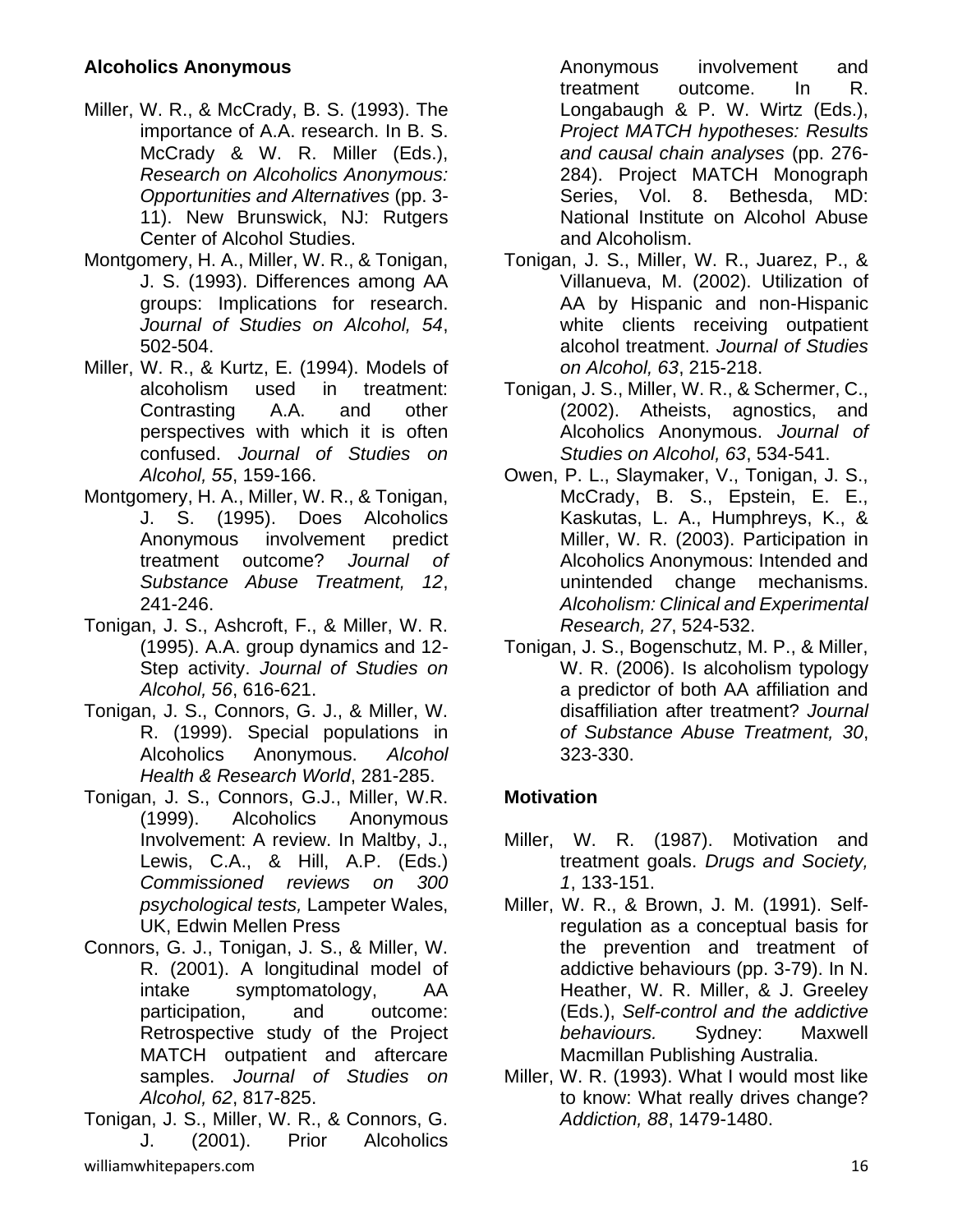- Miller, W. R. (1998). Why do people change addictive behavior? The 1996 H. David Archibald Lecture. *Addiction, 93*, 163-172.
- Miller, W. R., Toscova, R. T., Miller, J. H., & Sanchez, V. (2000). A theory-based motivational approach for reducing alcohol/drug problems in college. *Health Education & Behavior, 27*, 744-759.
- Miller, W. R. (2003). Enhancing motivation for change. In R. K. Hester & W. R. Miller (Eds.), *Handbook of Alcoholism Treatment Approaches: Effective Alternatives* (3rd ed., pp. 131-151). Boston, MA: Allyn & Bacon.
- Miller, W. R., & Atencio, D. J. (2008). Free will as a proportion of variance. In J. Baer, J. C. Kaufman, & R. F. Baumeister (Eds.). *Are we free? Psychology and free will* (pp. 275- 295). New York: Oxford University Press.

# **Motivational Interviewing**

- Miller, W. R. (1983). Motivational interviewing with problem drinkers. *Behavioural Psychotherapy, 11*, 147- 172.
- Miller, W. R., Sovereign, R. G., & Krege, B. (1988). Motivational interviewing with problem drinkers: II. The Drinker's Check-up as a preventive intervention. *Behavioural Psychotherapy, 16*, 251-268.
- Bien, T. H., Miller, W. R., & Boroughs, J. M. (1993). Motivational interviewing with alcohol outpatients. *Behavioural and Cognitive Psychotherapy, 21*, 347- 356.
- Bien, T. H., Miller, W. R., & Tonigan, J. S. (1993). Brief interventions for alcohol problems: A review. *Addiction, 88*, 315-336.
- Brown, J. M., & Miller, W. R. (1993). Impact of motivational interviewing on participation and outcome in residential alcoholism treatment. *Psychology of Addictive Behaviors, 7*, 211-218.
- Miller, W. R., Benefield, R. G., & Tonigan, J. S. (1993). Enhancing motivation for change in problem drinking: A controlled comparison of two therapist styles. *Journal of Consulting and Clinical Psychology, 61*, 455-461.
- Amrhein, P. C., Miller, W. R., Yahne, C. E., Palmer, M., & Fulcher, L. (2003). Client commitment language during motivational interviewing predicts drug use outcomes. *Journal of Consulting and Clinical Psychology, 71*, 862-878.
- Miller, W. R., Yahne, C. E., Moyers, T. B., Martinez, J., & Pirritano, M. (2004). A randomized trial of methods to help clinicians learn motivational interviewing. *Journal of Consulting and Clinical Psychology, 72*, 1050- 1062.
- Miller, W. R., Yahne, C. E., & Tonigan, J. S. (2003). Motivational interviewing in drug abuse services: A randomized trial. *Journal of Consulting and Clinical Psychology, 71*, 754-763.
- Miller, W. R., & Rollnick, S. (2004). Talking oneself into change: Motivational interviewing, stages of change, and therapeutic process. *Journal of Cognitive Psychotherapy, 18*, 299- 308.
- Hettema, J., Steele, J., & Miller, W. R.. (2005). Motivational interviewing. *Annual Review of Clinical Psychology, 1,* 91-111.
- Moyers, T. B., Miller, W. R., & Hendrickson, S. M. L. (2005). How does motivational interviewing work? Therapist interpersonal skill predicts involvement within motivational interviewing sessions. *Journal of Consulting and Clinical Psychology, 73*, 590-598.
- Miller, W. R., & Moyers, T. B. (2006). Eight stages in learning motivational interviewing. *Journal of Teaching in the Addictions, 5,* 3-17.
- Miller, W. R., & Rollnick, S. (2009). Ten things that motivational interviewing is not. *Behavioural and Cognitive Psychotherapy, 37*, 129-140.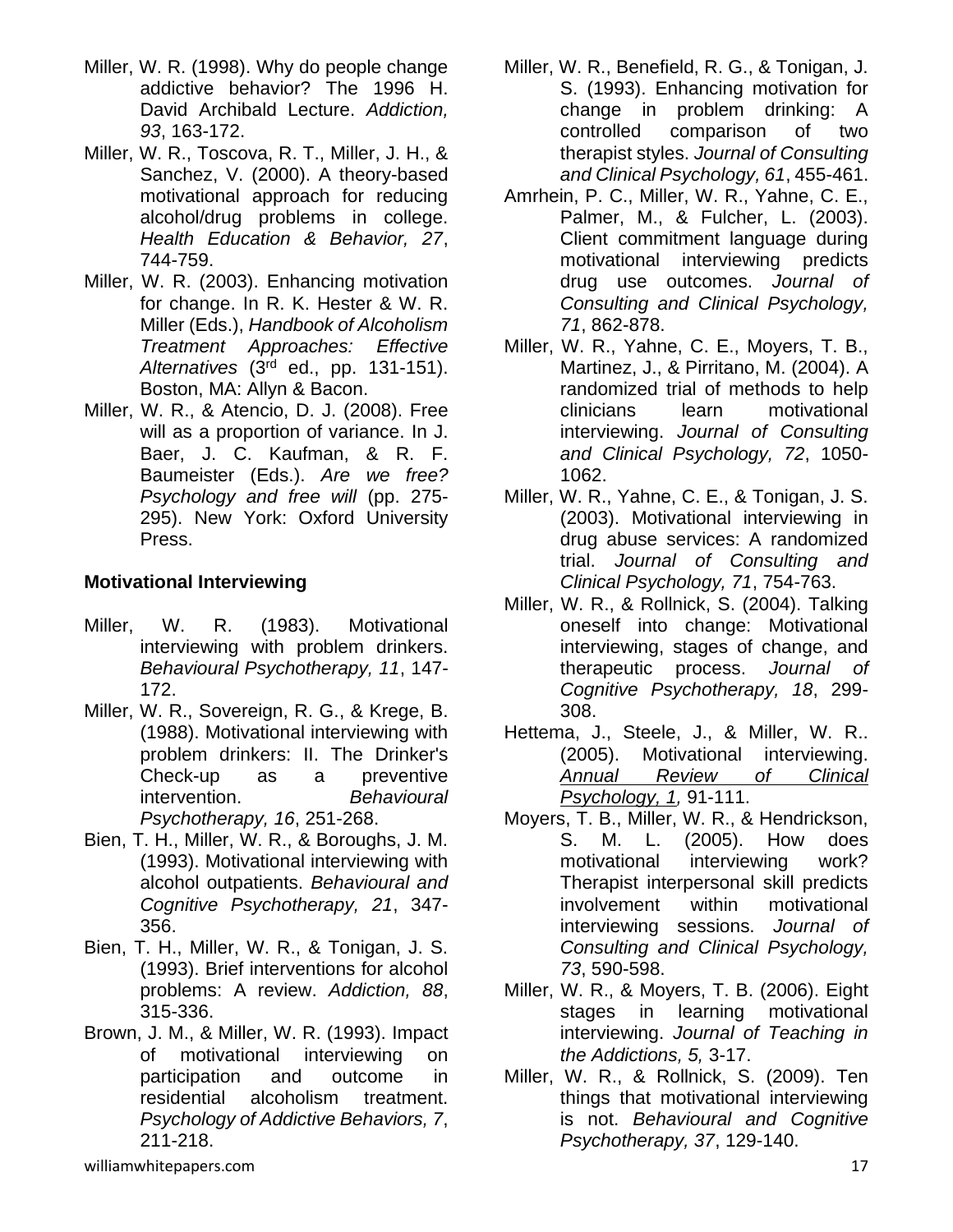Miller, W. R., & Rose, G. S. (2009). Toward a theory of motivational interviewing. *American Psychologist, 64,* 527-537.

## **Community Reinforcement Approach**

- Miller, W. R., Meyers, R. J., & Hiller-Sturmhöfel, S. (1999). The community-reinforcement approach. *Alcohol Health & Research World, 22*, 116-121.
- Miller, W. R., Meyers, R. J., & Tonigan, J. S. (2001). A comparison of CRA and traditional approaches. In R. J. Meyers & W. R. Miller (Eds.), *A community reinforcement approach to addiction treatment*. (Pp. 62-78). Cambridge, UK: Cambridge University Press.
- Smith, J. E., Meyers, R. J., & Miller, W. R. (2001). The community reinforcement approach to the treatment of substance use disorders. *American Journal on Addictions, 10* (Suppl.), 51-59.

# **Quantum Change**

- Miller, W. R., & C'deBaca, J. (1994). Quantum change: Toward a psychology of transformation. In T. Heatherton & J. Weinberger (Eds.), *Can personality change?* (pp. 253- 280). Washington, DC: American Psychological Association.
- C'de Baca, J., & Miller, W. R. (2003). Quantum change: Sudden transformation in the tradition of James's *Varieties*. *Streams of William James, 5*(1), 12-15.
- Miller, W. R. (2004). The phenomenon of quantum change. *Journal of Clinical Psychology: In Session, 60*(5), 453- 460.
- Brown, S., & Miller, W. R. (2005). Transformational change. In W. R. Miller & H. Delaney (Eds.), *Judeo-Christian perspectives on psychology: Human nature, motivation and change* (pp. 167-183).

Washington, DC: American Psychological Association.

# **Relapse**

- Allen, J., Lowman, C., & Miller, W. R. (1996). Perspectives on precipitants of relapse. *Addiction. 91* (Supplement), S3-S4.
- Miller, W. R. (1996). What is a relapse? Fifty ways to leave the wagon. *Addiction, 91* (Supplement), S15-S27.
- Miller, W. R., Westerberg, V. S., Harris, R. J., & Tonigan, J. S. (1996). What predicts relapse? Prospective testing of antecedent models. *Addiction, 91* (Supplement), S155-S171*.*
- Westerberg, V. S., Miller, W. R., Harris, R. J., & Tonigan, J. S. (1998). The topography of relapse in clinical samples. *Addictive Behaviors, 23*, 325-337.
- Miller, W. R., & Harris, R. J. (2000). A simple scale of Gorski's warning signs for relapse. *Journal of Studies on Alcohol, 61*, 759-765.

# **Spirituality, Religion and Addiction Recovery**

Miller, W. R. (1990). Spirituality: The silent dimension in addiction research. The 1990 Leonard Ball oration. *Drug & Alcohol* 

- *Review, 9*, 259-266.
- Miller, W. R. (1995). Towards a biblical perspective on drug use. *Journal of Ministry in Addiction and Recovery, 2*(2), 77-86.
- Walker, S. R., Tonigan, J. S., Miller, W. R., Comer, S., & Kahlich, L. (1997). Intercessory prayer in the treatment of alcohol dependence: A pilot investigation. *Alternative Therapies, 3*(6), 79-86.
- Miller, W. R. (2000). Rediscovering fire: Small interventions, large effects. *Psychology of Addictive Behaviors, 14*, 6-18.
- Connors, G. J., Tonigan, J. S., & Miller, W. R. (2001). Religiosity and responsiveness to alcoholism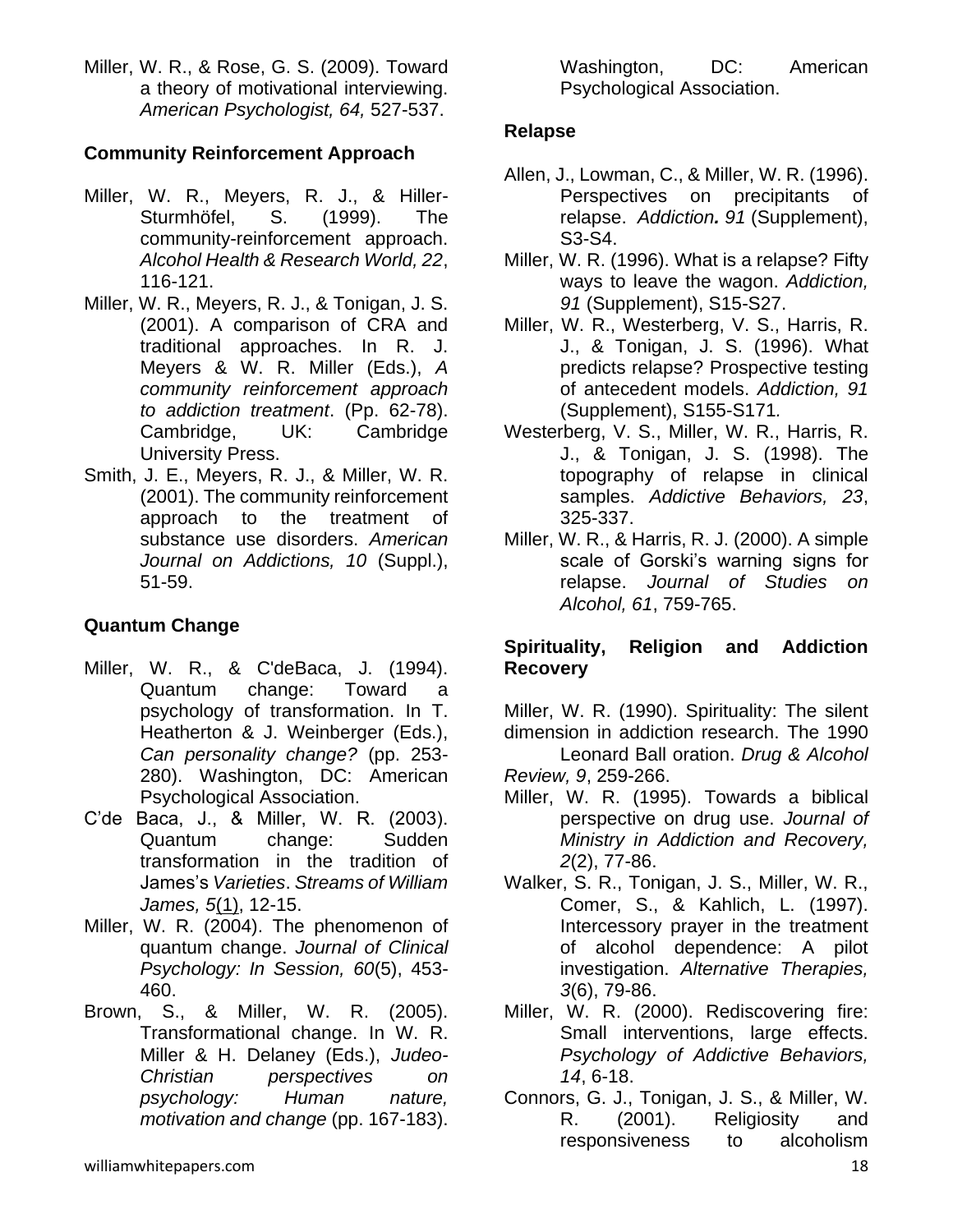treatments. In R. Longabaugh & P. W. Wirtz (Eds.), *Project MATCH hypotheses: Results and causal chain analyses* (pp. 166-175). Project MATCH Monograph Series, Vol. 8. Bethesda, MD: National Institute on Alcohol Abuse and Alcoholism.

- Miller, W. R. (2002). Spirituality and addiction: What research tells us. *Health and Spirituality Connection, 6*(1), 3, 6-7.
- Miller, W. R. (2003). Spirituality as an antidote for addiction. *Spirituality & Health,* October, 34-38.
- Miller, W. R. (2003). Spirituality, treatment and recovery. In M. Galanter (Ed.), *Recent Developments in Alcoholism (Vol. 16, Research on Alcoholism Treatment,* pp. 391-404). New York: Kluwer Academic / Plenum.
- Miller, W. R., & Thoresen, C. E. (2003). Spirituality, religion, and health: An emerging research field. *American Psychologist, 58* 24-35**.**
- Miller, W. R., & Bogenschutz, M. P. (2007). Spirituality and addiction. *Southern Medical Journal, 100,* 433-436.
- Miller, W. R., Forcehimes, A., O'Leary, M., & Lanoue, M. (2008). Spiritual direction in addiction treatment: Two clinical trials. Journal *of Substance Abuse Treatment, 35*, 434-442.

#### **Moderated Resolution of Alcohol Problems**

- Miller, W. R., & Caddy, G. R. (1977). Abstinence and controlled drinking in the treatment of problem drinkers. *Journal of Studies on Alcohol, 38*, 986-1003.
- Miller, W. R. (1978). Behavioral treatment of problem drinkers: A comparative outcome study of three controlled drinking therapies. *Journal of Consulting and Clinical Psychology, 46*, 74-86.
- Miller, W. R., & Joyce, M. A. (1979). Prediction of abstinence, controlled drinking, and heavy drinking outcomes following behavioral self-

control training. *Journal of Consulting and Clinical Psychology, 47*, 773-775.

- Harris, K. B., & Miller, W. R. (1990). Behavioral self-control training for problem drinkers: Components of efficacy. *Psychology of Addictive Behaviors, 4*, 82-90.
- Miller, W. R., & Taylor, C. A. (1980). Relative effectiveness of bibliotherapy, individual and group self-control training in the treatment of problem drinkers. *Addictive Behaviors, 5*, 13- 24.
- Miller, W. R., Taylor, C. A., & West, J. C. (1980). Focused versus broad spectrum behavior therapy for problem drinkers. *Journal of Consulting and Clinical Psychology, 48*, 590-601.
- Miller, W. R., Gribskov, C. J., & Mortell, R. L. (1981). Effectiveness of a self-control manual for problem drinkers with and without therapist contact. *International Journal of the Addictions, 16*, 1247-1254.
- Miller, W. R., Pechacek, T. F., & Hamburg, S. (1981). Group behavior therapy for problem drinkers. *International Journal of the Addictions, 16*, 827- 837.
- Miller, W. R. (1983). Controlled drinking: A history and critical review. *Journal of Studies on Alcohol, 44*, 68-83.
- Miller, W. R. (1985). How prevalent are controlled drinking outcomes? A commentary on Helzer et al. (1985). *Bulletin of the Society of Psychologists in Addictive Behaviors, 4*, 207-212.
- Miller, W. R. (1985). Long-term moderate drinking among alcoholics discharged from the hospital. *New England Journal of Medicine, 313*, 1661-1662.
- Marlatt, G. A., Miller, W. R., Duckert, F., Gotestam, G., Heather, N., Peele, S., Sanchez-Craig, M., Sobell, L. C., & Sobell, M. B. (1985). Abstinence and controlled drinking: Alternative treatment goals for alcoholism and problem drinking? *Bulletin of the*